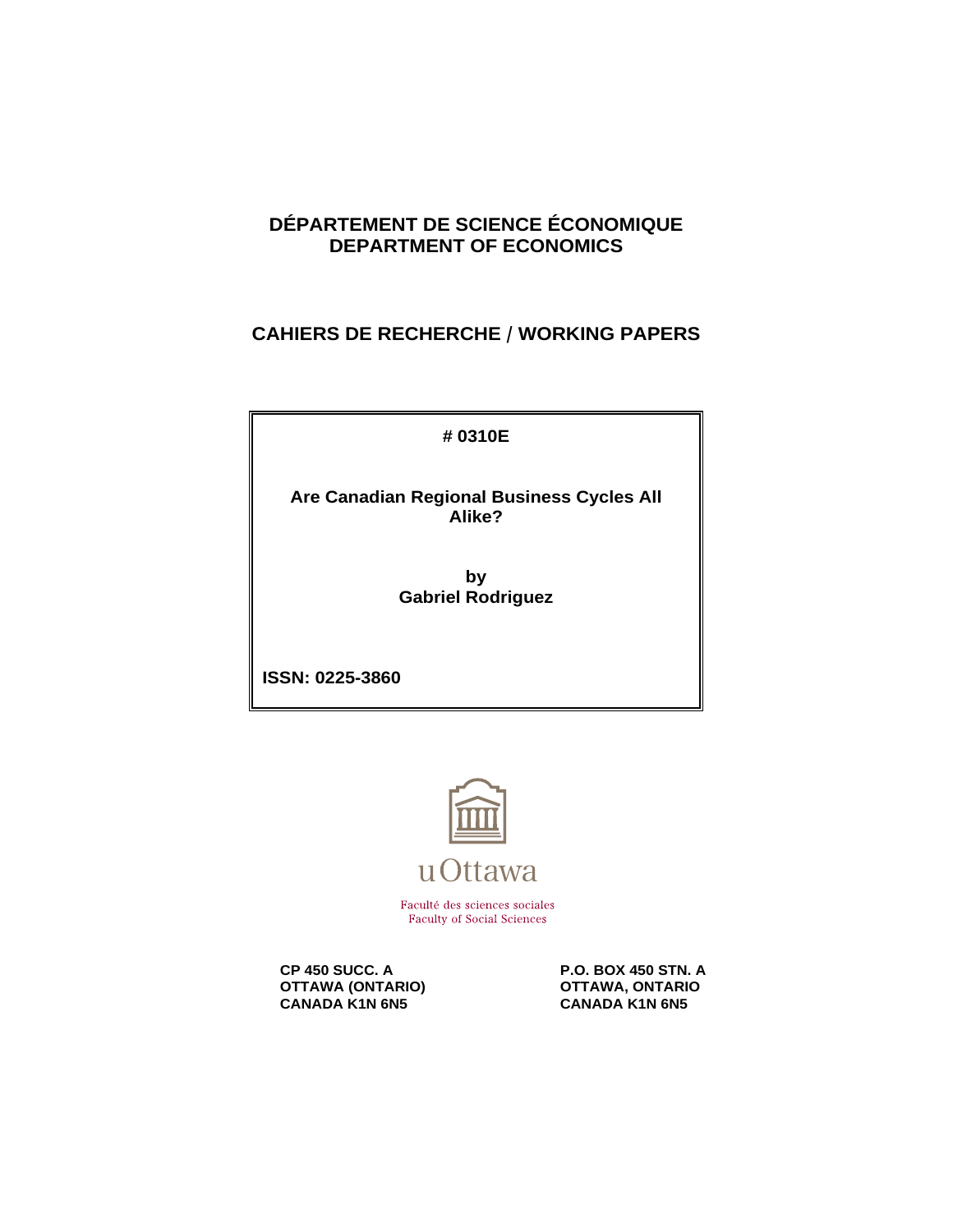CAHIER DE RECHERCHE  $\#0310E$  WORKING PAPER  $\#0310E$ Département de science économique Department of Economics Faculté des sciences sociales Faculty of Social Sciences Université d'Ottawa University of Ottawa

# Are Canadian Regional Business Cycles All Alike? 1

by

Gabriel Rodríguez 2 Department of Economics University of Ottawa

First Version: March 2002 This Version September 25, 2003

<sup>1</sup> I would like to thank Serge Coulombe for his useful comments on an earlier version of this paper and for the data used in it. I also express my gratitude to Carlos Pacheco for useful comments and corrections on the form of the paper and Josée Villemaire for the revision and correction of the abstract in French. Financial support from the Faculty of Social Sciences is gratefully acknowledged.

<sup>2</sup> Address for Correspondence: Department of Economics, University of Ottawa, P. O. Box 450, Station A, Ottawa, Ontario, Canada, K1N-6N5. E-mail address: gabrielr@uottawa.ca.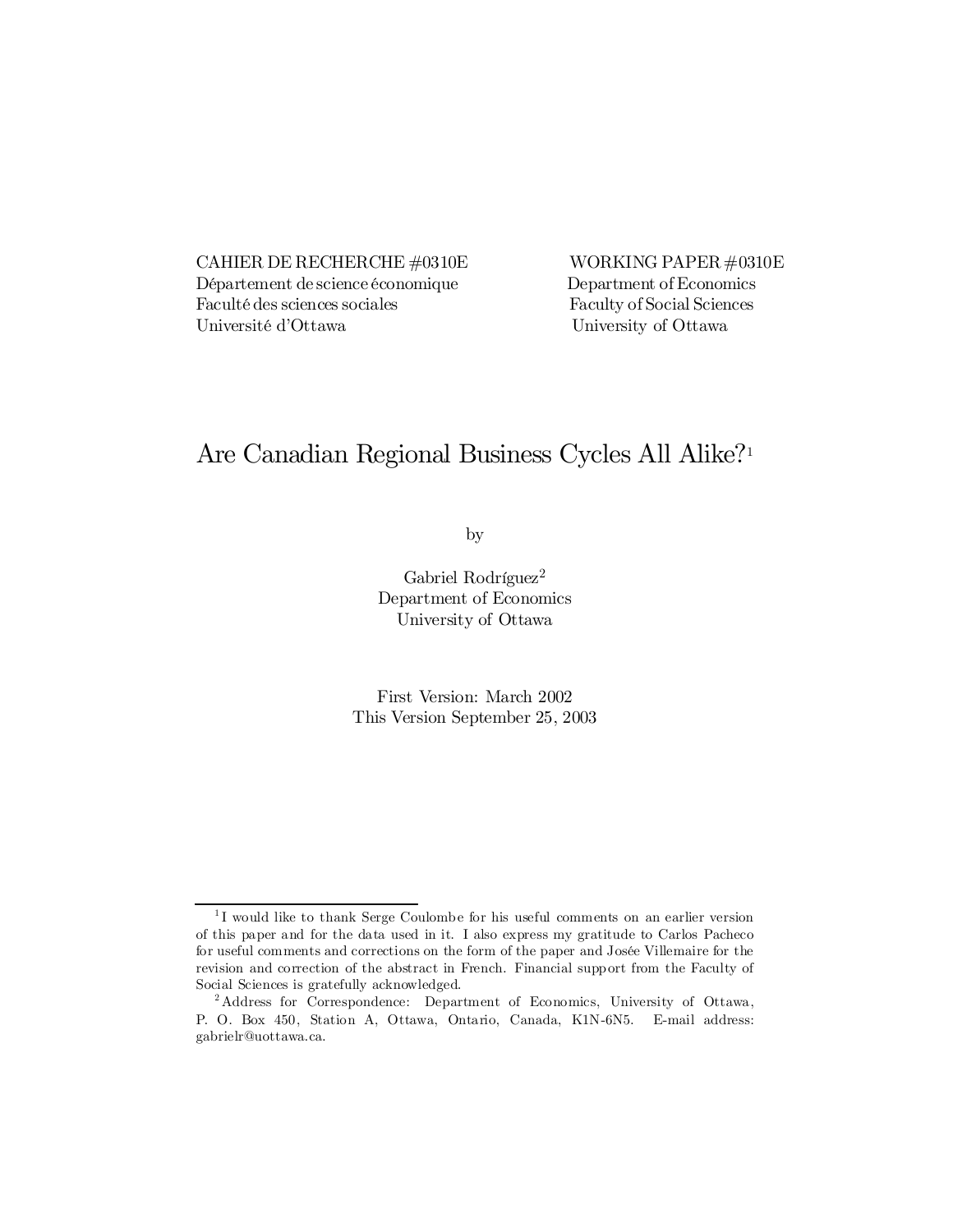#### Abstract

Using three different econometric methodologies, this paper identifies business cycles fluctuations in Canadian regions using quarterly real GDP for the period 1961:1 - 2000:1. With the estimates of the transitory and permanent components, as well as filtered and smoothed probabilities of being in times of recession, a chronology for the regional business cycles fluctuations is presented. For the purpose of comparison, results for Canada and the US are also included. Lastly, evidence about correlations between different business cycles is also presented.

Keywords: Regional Business Fluctuations, Markov Switching, Unobserved Components.

JEL Classification:  $C2$ ,  $C3$ ,  $C5$ .

### Résumé

Utilisant trois différentes méthodologies économétriques, ce travail identifie les fluctuations dans les cycles économiques des régions canadiennes utilisant les données trimestrielles sur le PIB réel pour la période de 1961:1 à 2000:1. Avec les estimés des composantes transitoires et permanentes, ainsi qu'à l'aide des probabilités d'être en période de récession, un ordre chronologique pour les ‡uctuations des cycles économiques régionaux est établi. Pour des fins de comparaison, les résultats pour le Canada, ainsi que pour les États-Unis sont présentés. Dernièrement, l'évidence de corrélation entre les différents cycles économiques est aussi présentée.

Mots-clés: Fluctuations économiques régionales, changements de régime de Markov, composantes inobservées.

Code JEL: C2, C3, C5.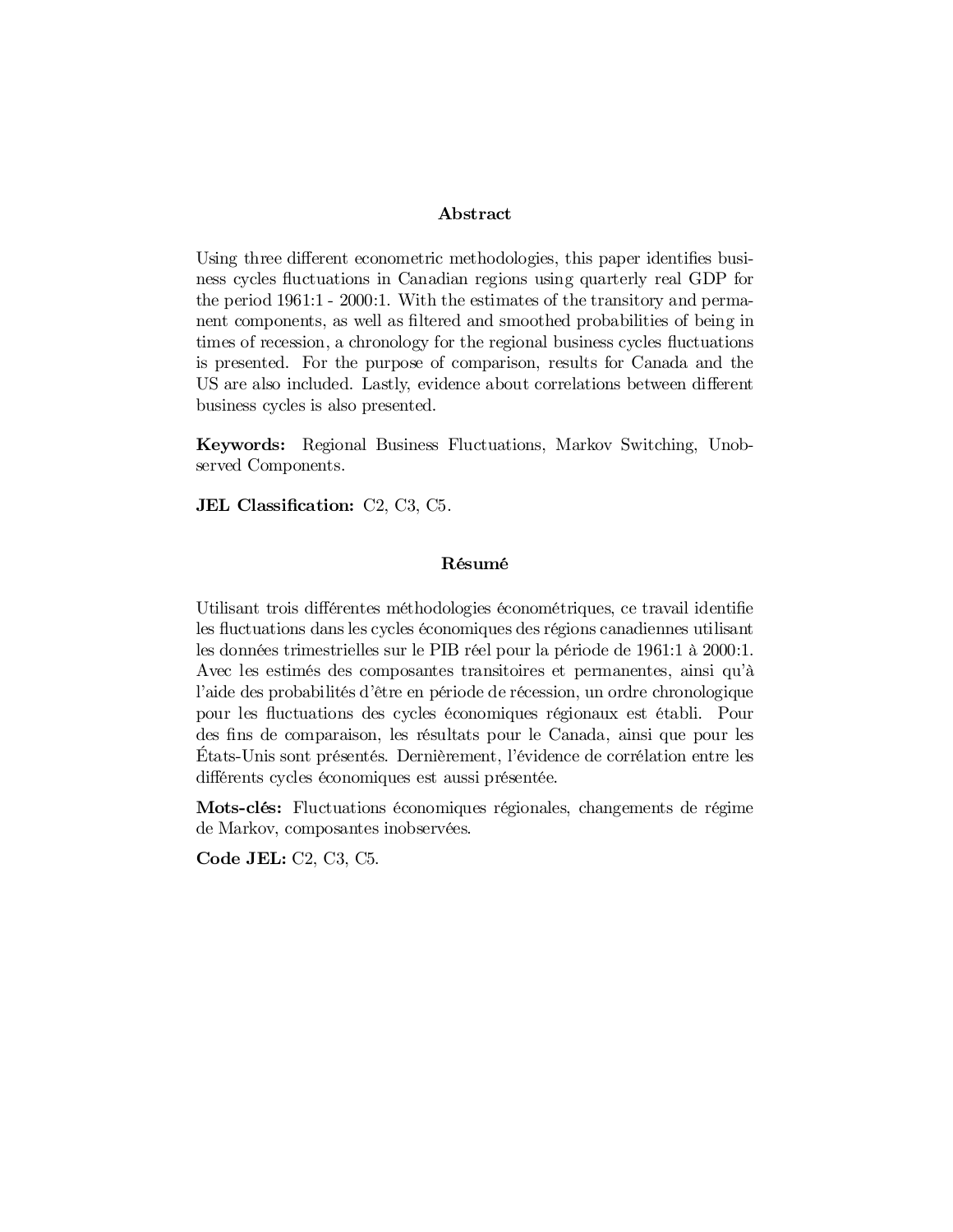## 1 Introduction

According to Burns and Mitchell (1946), "business cycles are a type of fluctuations found in the aggregate economic activity of nations that organize their work mainly in business enterprises; a cycle consists of expansions occurring at about the same time in many economic activities followed by similarly general recessions, contractions, and revivals which merge into the expansion phase of the next cycle"  $(p,3)$ . This definition possesses two basic features. The first is the co-movement among individual economic variables, taking into account possible leads and lags in timing, including the historical concordance of hundred of series such as commodity output, income, prices, interest rates, banking transactions, and transportation services. The second feature is how business cycles are divided into separate phases or regimes.

Research in the literature on the persistence of shocks has imposed symmetry as is the case, for example of Nelson and Plosser (1982), Campbell and Mankiw (1987), Cochrane (1988) and Watson (1986). Some deviations from this framework such as the Beaudry and Koop (1993) have shown that negative innovations to output are less persistent than positive ones. Cover  $(1992)$  also offer evidence about this issue when he discussed money-supply innovations.

Presence of asymmetries implies that contractions in business cycles are on average shorter and steeper than expansions (see, for example, Zarnowitz, 1992; Kim and Nelson, 1999b). Neftci (1984) presented empirical evidence of the kind of asymmetry observed before by Friedman (1964) and Keynes (1936). In fact, Neftci (1984) found that the unemployment rate is characterized by sudden jumps and slower declines. Further evidence about this behavior is found in Delong and Summers (1986), Falk (1986), and Sichel (1993). These types of asymmetries are consistent with the Friedman plucking model and also with models where recessions are occasioned by infrequent permanent negative shocks as in the Markov-Switching models of Hamilton (1989) and Lam (1990). See also Kim and Nelson (1999b) and duration dependence models as in Diebold and Rudebusch (1990), Diebold, Rudebusch and Sichel (1993), and Durland and McCurdy (1994) in an univariate context. In another hand, Kim and Nelson (1998) study this issue in a multivariate context. All these references find empirical support for duration dependence only for recessions. Then, the longer a recession persists, the more likely it is to end.

This paper uses three different simple econometric specifications applied to the logarithm of the real quarterly GDP of Canadian regions covering the period from  $1961:1$  until  $2000:1$  with the goal being the identification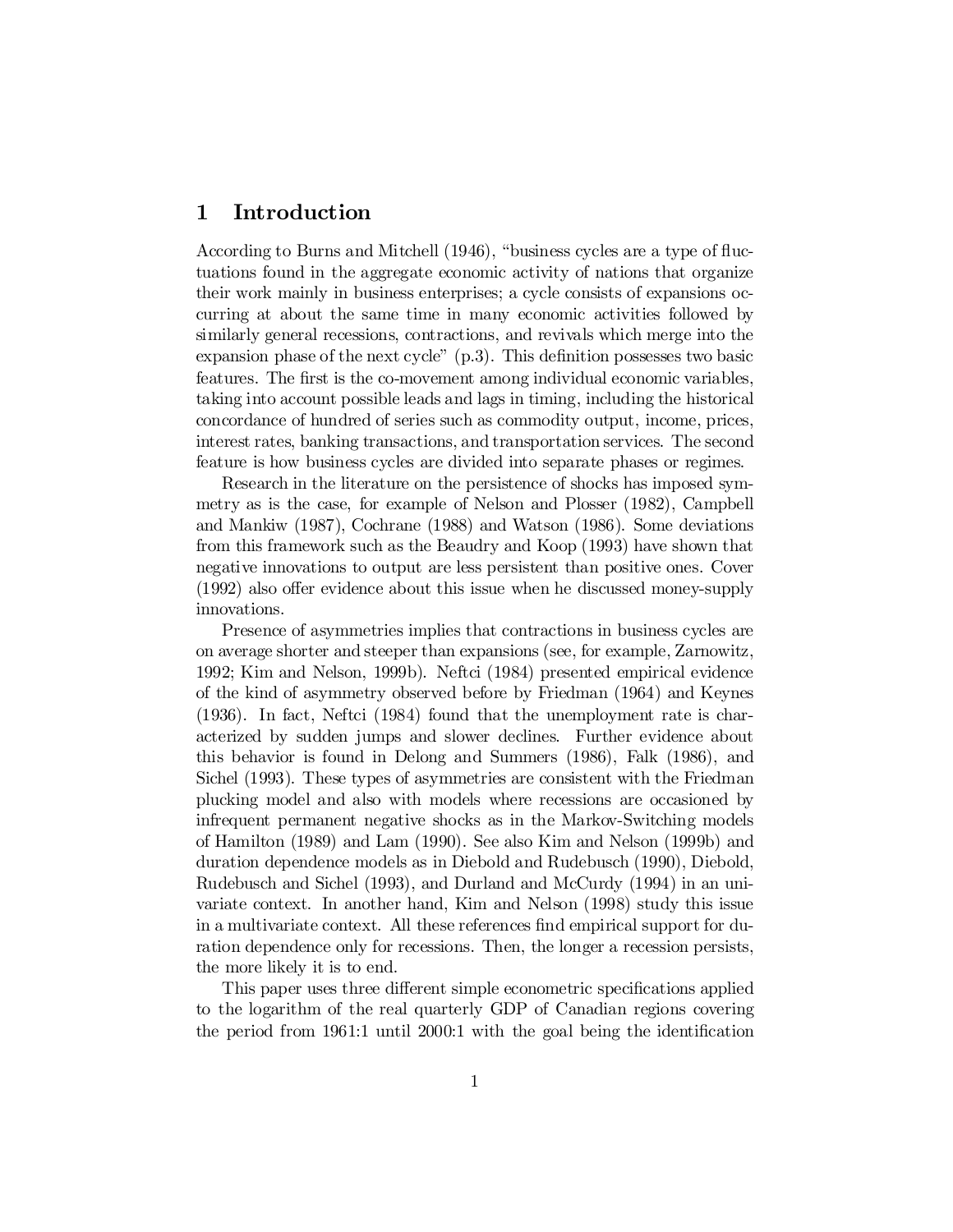of business cycle ‡uctuations in these territories. In order for comparison, estimations for Canada and the US are also included. To my knowledge, at least for Canada, regional data has not been used to identify cycles and/or permanent components or to identify business ‡uctuations in general. In fact, the literature has been dedicated to analyze these issues but at an international level using aggregate data. At this respect, see the special issue about business cycles published by Empirical Economics in 2002.

On the other side, regional data has been used to analyze predominantly the convergence issue. See, among other references, Coulombe (1999, 2000) and the references mentioned there in. One recent exception is Beine and Coulombe (2002), where regional cycles has been detected with the intention of identifying correlations between them to observe if Canada can be considered as a monetary zone. It is important to point out that in Beine and Coulombe (2002) cycles have been calculated using the Hodrick and Prescott  $(1997)$  and Baxter and King  $(1999)$  filters which assume symmetry and absence of a theoretical model behind the construction of these fluctuations. It is an important difference with this paper.

As Coulombe (1999) argues, Canada is an interesting case for its density of regional economies which suggests a different set of economies and possibilities of fluctuations and answers to different shocks. In Beine and Coulombe (2002), for example, one interesting result is the fact that Quebec and Ontario appear to be more linked with the economy of the Great Lakes in comparison with the rest of Canada. In the case of the Atlantic regions of Canada 3 , it is relatively poor and dependent of the so-called interprovincial redistribution. On the other hand, the economy of the region named Prairies is based on the extraction of oil and gas and where Manitoba appears as a relatively more diversified economy. Therefore, at the regional level it is possible to find so many differences and possibilities of fluctuations as is found in the aggregate data of European countries, for example.

To summarize, the diversity of regional economies in a large country such as Canada seems to be the first element to support the interest in fluctuations in these economies. The knowledge of particular characteristics of fluctuations can also be important from a regional policy perspective. The presence of negative or positive shocks may have different effects on the aggregate economy than on the regional ones because of their diversity. Consequently, regions should be able to answer differently when a shock arrives. In other words, it is possible to see the total effect observed at the aggregate level (here Canada) as simply a "complicated" combination of the

<sup>&</sup>lt;sup>3</sup>Here, this region is denoted as the Maritimes.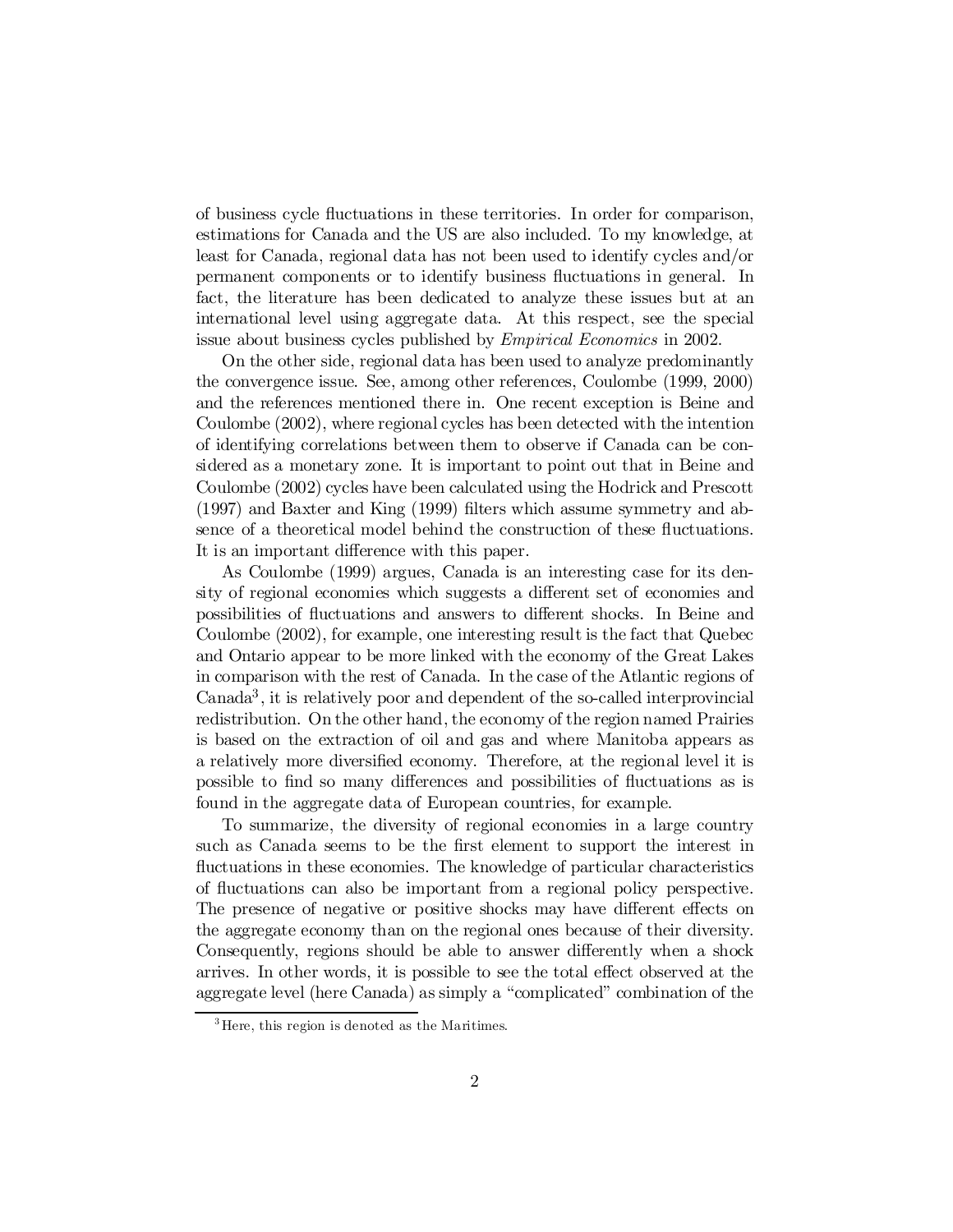different regional fluctuations.

Of course there are other methodologies to measure business fluctuations. Such is the case of VAR methods either with or without using long run restrictions to identify transitory and permanent components. See Guay and St-Amant (1997) for further details.

The rest of the paper is organized as follows. Section 2 presents the three methodologies used to extract different measures of the business fluctuations in each Canadian region. A brief presentation of the Hodrick and Prescott  $(1997)$  filter and the unobserved components model of Clark  $(1987)$  is made. Some details about the model by Hamilton (1989) are also described. Section 3 presents the analysis of the estimates of the permanent and transitory components using all different methodologies. Section 4 offers a tentative chronology for business ‡uctuations in Canadian regions. Section 5 concludes.

## 2 Econometric Specifications to Extract Business Fluctuations

In this section, three different methods frequently used to identify businesscycle fluctuations are presented. In order, we present the Hodrick and Prescott (1997) filter (hereafter HP), the unobserved component model (Clark, 1987) and the model of business fluctuations suggested by Hamilton (1989). In the following discussion, we use  $y_t$  to represent the logarithm of the real GDP at time t for some particular region or territory.

#### 2.1 The Hodrick and Prescott Filter

The HP filter decomposes a time series  $y_t$  into an additive cyclical component  $y_t^c$  and a growth component  $y_t^g$  $\frac{g}{t}$ :

$$
y_t = y_t^c + y_t^g. \tag{1}
$$

Applying the HP filter involves minimizing the variance of the cyclical component  $y_t^c$  subject to a penalty for the variation in the second difference of the growth component  $y_t^g$  $t<sup>g</sup>$ . This is expressed as

$$
\{y_t^g\}_{t=0}^{T+1} = \arg\min \sum_{t=1}^T \left[ (y_t - y_t^g)^2 + \lambda \left[ (y_{t+1}^g - y_t^g) - (y_t^g - y_{t-1}^g) \right]^2 \right] \tag{2}
$$

where  $\lambda$ , the smoothness parameter, penalizes the variability in the growth component. The larger the value of  $\lambda$ , the smoother the growth component.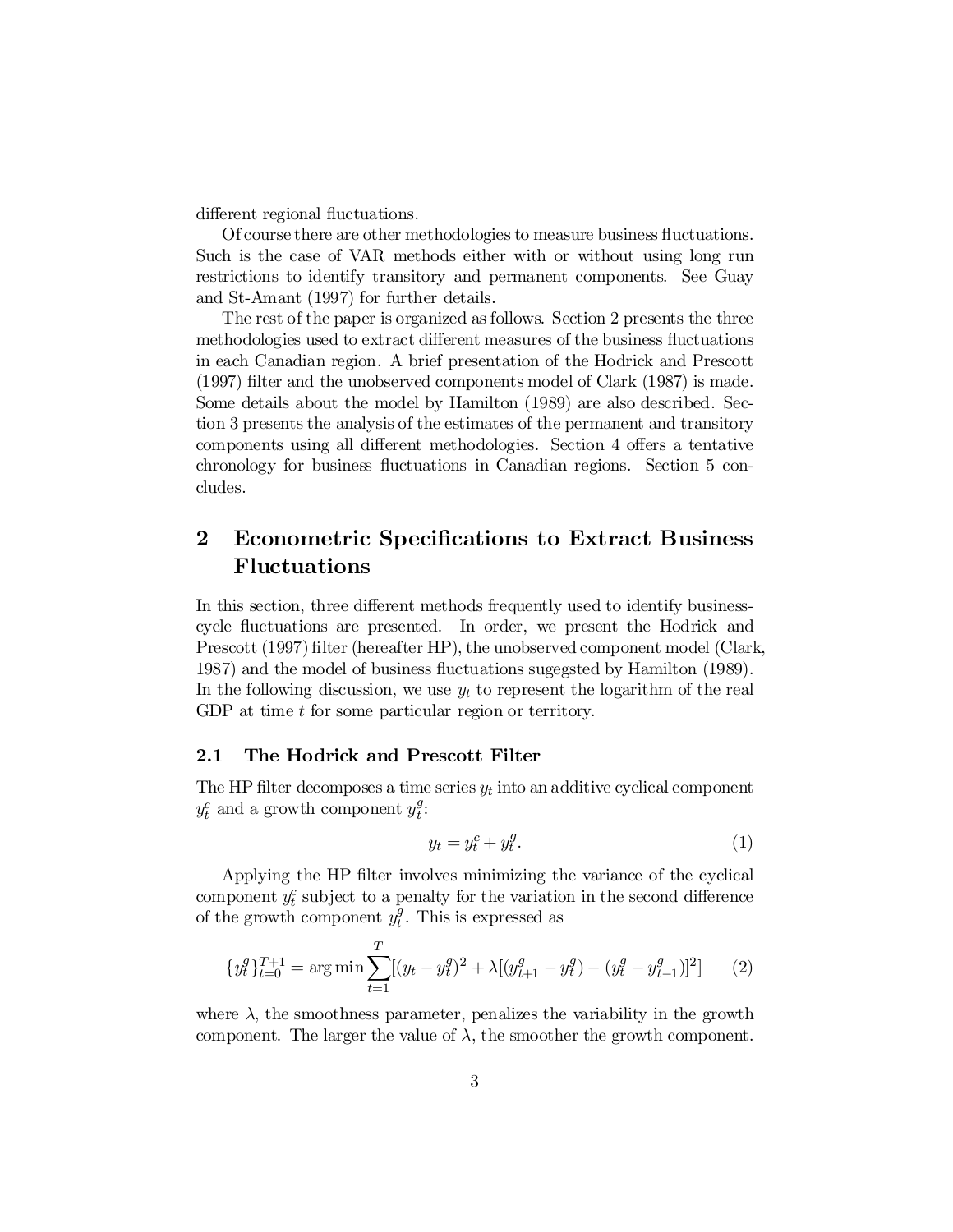Hence, as  $\lambda$  approaches infinity, the growth component corresponds to a linear time trend. For quarterly data, Hodrick and Prescott (1997) propose setting  $\lambda$  equal to 1,600. King and Rebelo (1993) show that the HP filter can render stationary any integrated process for up to the fourth order.

Even when the HP filter is widely used to extract business fluctuations, there are important critics of its utilisation. See for example Guay and St-Amant (1996) for explanations about poor results in extracting businesscycle fluctuation frequencies from macroeconomic time series. Other papers related to these issues are Van Norden (1995) and St-Amant and Van Norden (1997), where the problem for estimating the end of the sample point is also raised. However, this methodology is considered for the purpose of comparison, as well as to provide a starting point for this analysis.

#### 2.2 The Unobserved Components Model

This model was suggested by Clark (1987). Using same notation as in Kim and Nelson (1999a,b), the unobserved components model can be represented by

$$
y_t = n_t + x_t \tag{3}
$$

$$
n_t = g_{t-1} + n_{t-1} + v_t \tag{4}
$$

$$
g_t = g_{t-1} + w_t \tag{5}
$$

$$
x_t = \phi_1 x_{t-1} + \phi_2 x_{t-2} + e_t \tag{6}
$$

where  $v_t \sim i.i.d. N(0, \sigma_v^2)$ ,  $w_t \sim i.i.d. N(0, \sigma_w^2)$  and  $e_t \sim i.i.d. N(0, \sigma_e^2)$ . In above representation,  $n_t$  represents a stochastic trend component, and  $x_t$  is a stationary cyclical component. The disturbances  $v_t$ ,  $w_t$  and  $e_t$  are independent white noise processes. Notice that the drift term  $g_t$  in the stochastic trend component is modeled as a random walk. It is consistent when we are assuming the presence of a decline in productivity growth and a reduction of labor force growth.

The model can be written in state-space form. The observation equation is

$$
y_t = \begin{bmatrix} 1 & 1 & 0 & 0 \end{bmatrix} \begin{bmatrix} \tau_t \\ c_t \\ c_{t-1} \\ g_t \end{bmatrix}
$$

$$
= H\xi_t \tag{7}
$$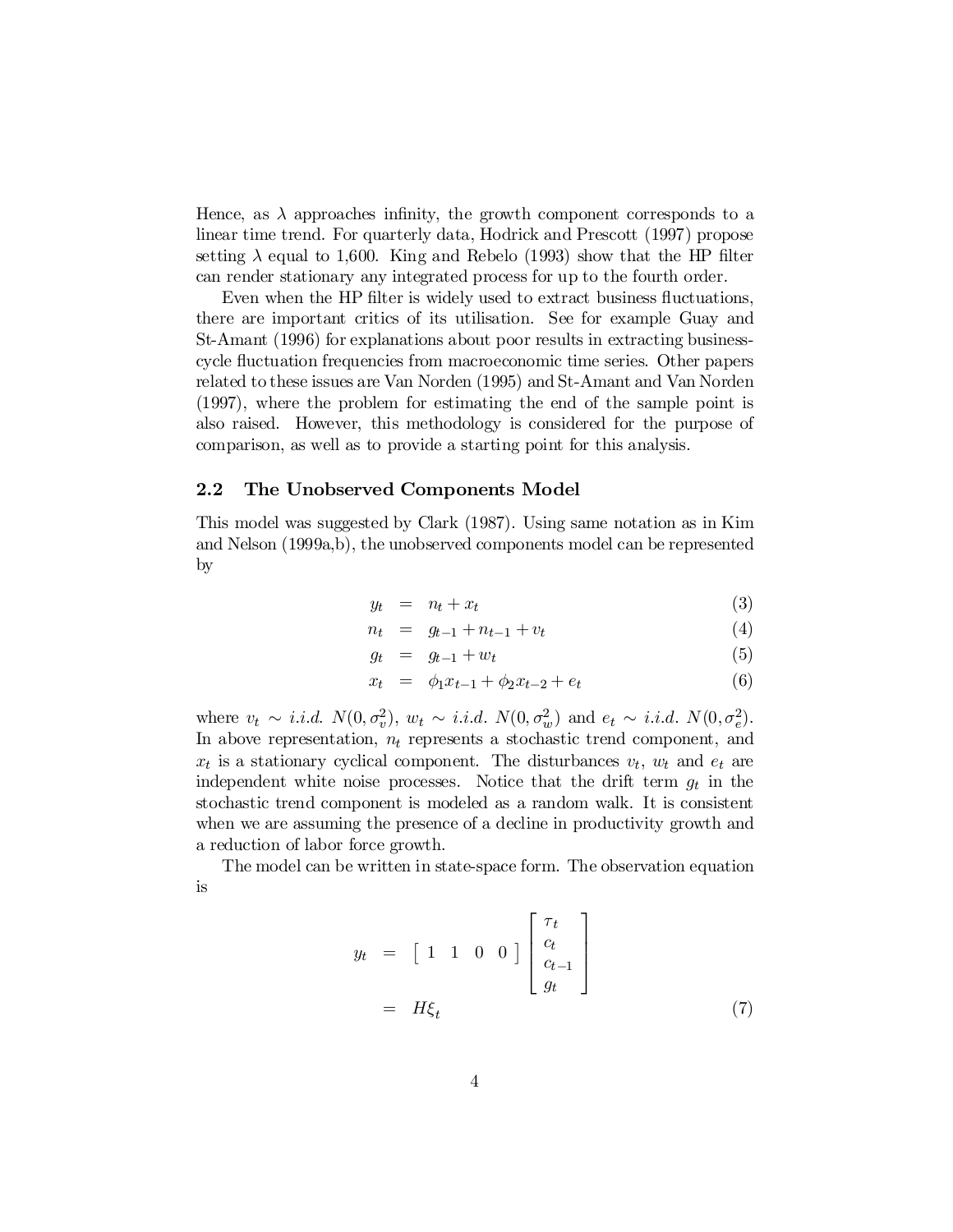while the state equation is

$$
\xi_t = \begin{bmatrix} 0 \\ \pi s_t \\ 0 \\ 0 \end{bmatrix} + \begin{bmatrix} 1 & 0 & 0 & 1 \\ 0 & \phi_1 & \phi_2 & 0 \\ 0 & 1 & 0 & 0 \\ 0 & 0 & 0 & 1 \end{bmatrix} \xi_{t-1} + \begin{bmatrix} v_t \\ u_t \\ 0 \\ w_t \end{bmatrix}
$$
\n
$$
= \overline{\mu}_{s_t} + F \xi_{t-1} + V_t
$$
\n(8)

where  $E(V_t V_t') = Qs_t$  and

$$
Qs_t = \left[ \begin{array}{cccc} \sigma_{v,s_t}^2 & 0 & 0 & 1 \\ 0 & \sigma_{u,s_t}^2 & 0 & 0 \\ 0 & 0 & 0 & 0 \\ 0 & 0 & 0 & \sigma_w^2 \end{array} \right]
$$

#### 2.3 The Markov-Switching Model of Business Fluctuations

A way of capturing the idea of GDP as going through high-growth and lowgrowth stages is to use a Markov-switching model, such as that used by Hamilton (1989). In such models, it is assumed that a time series  $y_t$  can be represented by the general stochastic process:

$$
(\Delta y_t - \mu_{s_t}) = \sum_{i=1}^{\infty} \phi_i (\Delta y_{t-i} - \mu_{s_{t-i}}) + \epsilon_t
$$
\n(9)

:

where  $\epsilon_t \sim N(0, \sigma_{st}^2)$ . The discrete-valued variable  $s_t$  denotes the state at time  $t$ , and the state vector can be assumed to follow a  $k$ -state Markov process. For example in the case where  $\Delta y_t$  represents the growth rate of GDP, each different state represents a different mean rate of growth. The true state is unobservable and has to be inferred from the observations on the series  $\Delta y_t$  up to time t, which are named the filtered probabilities; or on the basis of the complete sample for  $\Delta y_t$ , which are named the smoothed probabilities.

Here, a simplified version of this model is used, where the number of possible states is  $k = 2$ , as in Hamilton (1989). Furthermore, Hamilton  $(1989)$  used an  $AR(4)$  process and the variance was considered constant across states. The transition probabilities are considered to be constant over the sample and follow a first-order Markov process, which means that the transition probabilities are defined by the current  $t - 1$  state only. In formal terms, it is represented by

$$
(\Delta y_t - \mu_{s_t}) = \phi_1(\Delta y_{t-1} - \mu_{s_{t-1}}) + \phi_2(\Delta y_{t-2} - \mu_{s_{t-2}}) + \phi_3(\Delta y_{t-3} - \mu_{s_{t-3}}) + \phi_4(\Delta y_{t-4} - \mu_{s_{t-4}}) + \epsilon_t
$$
(10)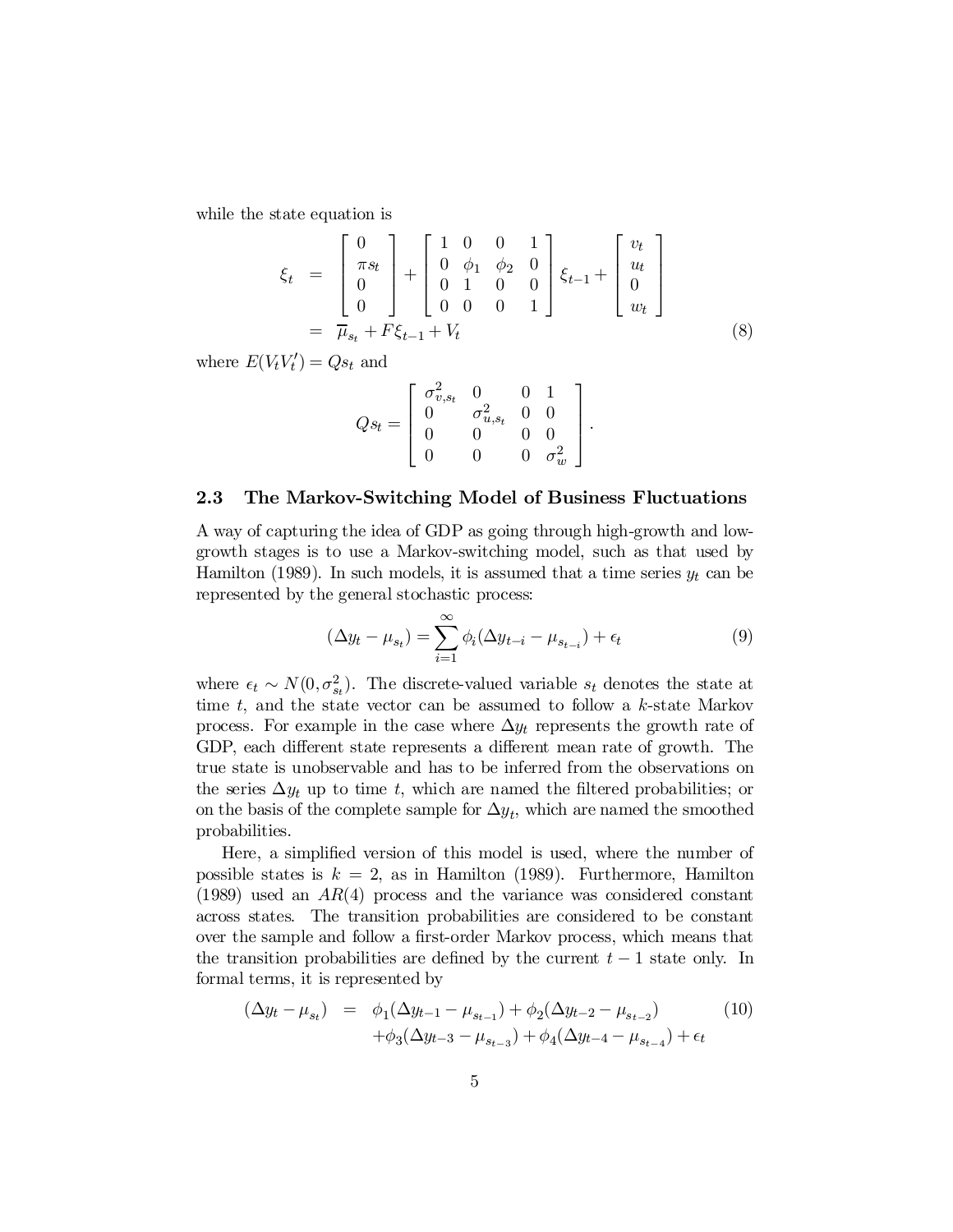where  $\epsilon_t \sim N(0, \sigma^2)$  and the roots of  $\phi(L) = (1 - \phi_1 L - ... - \phi_4 L^4) = 0$  lie outside the unit circle. Furthermore,

$$
\mu_{s_t} = \mu_0 (1 - s_t) + \mu_1 s_t)
$$
\n(11)

where 0 is denoted to be the low-growth state (recession) and 1 is the highgrowth state (expansion). One simple parameterization of the conditional state transition probabilities is to set

$$
\Pr[s_t = 1 | s_{t-1} = 1] = p,\tag{12}
$$

$$
\Pr[s_t = 0 | s_{t-1} = 1] = 1 - p,\tag{13}
$$

$$
\Pr[s_t = 0 | s_{t-1} = 0] = q,\tag{14}
$$

$$
\Pr[s_t = 1 | s_{t-1} = 0] = 1 - q. \tag{15}
$$

Hamilton (1989) used this model structure and applies a filter that iterates over the observed sample, producing as a by-product the sample likelihood. It is a function of both the number of possible patterns of regime shifts in the sample and the number of possible parameter values for the density functions assumed to be generating the data in the  $k = 2$  regimes. Numerical optimization yields parameters that maximize the sample likelihood and are easily interpretable in terms of growth rates in high and low states and the conditional probabilities associated with these states. The parameter estimates are consistent and asymptotic standard errors of the parameter estimates can be obtained from a numerical approximation to the Hessian.

Unfortunately,  $s_t$  is an unobserved variable. Let  $\psi_{t-1}$  be the set of all past information up to time  $t - 1$ . What we need is to write the density of  $y_t$  given past information and to do that we need  $s_t$  and  $s_{t-1}$ , which are unobserved. To solve this problem, instead of considering a joint density of  $y_t$  and  $s_t$ , we consider the joint density of  $y_t$ ,  $s_t$  and  $s_{t-1}$ . Basically, this can be done in two steps as shown in Kim and Nelson (1999a). In the first step, we derive the joint density of  $y_t$ ,  $s_t$  and  $s_{t-1}$ , conditional on  $\psi_{t-1}$ :

$$
f(y_t, s_t, s_{t-1}|\psi_{t-1}) = f(y_t|s_t, s_{t-1}, \psi_{t-1}) \Pr[s_t, s_{t-1}|\psi_{t-1}],
$$

where

$$
f(y_t|\psi_{t-1}, s_t, s_{t-1}) = (2\pi\sigma_{s_t}^2)^{-1/2} \exp\{-\frac{[\phi(L)(y_t - \mu_{s_t})]^2}{2\sigma_{s_t}^2}\}.
$$

In the second step, to get  $f(y_t|\psi_{t-1})$ , we have to integrate  $s_t$  and  $s_{t-1}$  out of the joint density by summing the joint density over all possible values of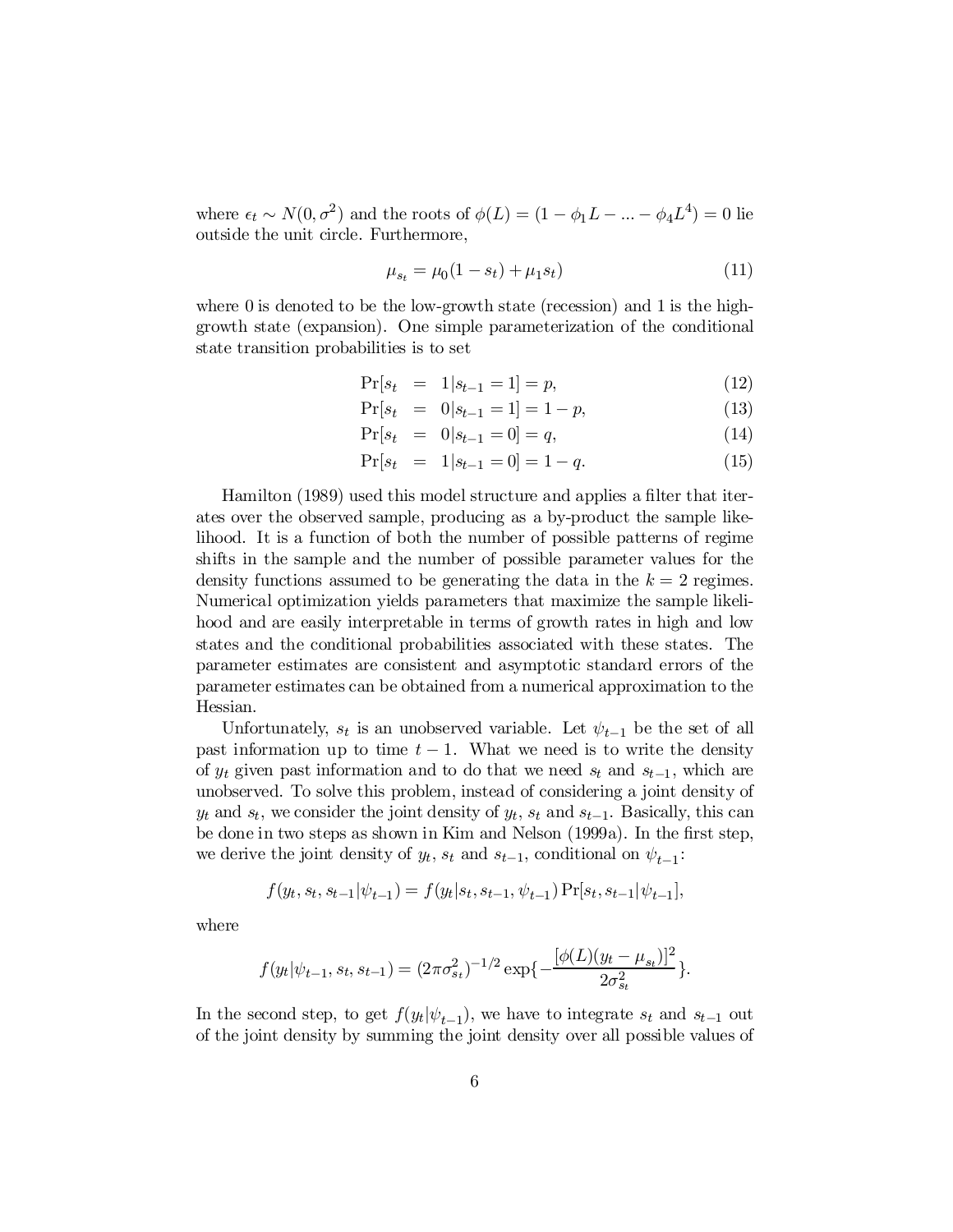$s_t$  and  $s_{t-1}$ :

$$
f(y_t|\psi_{t-1}) = \sum_{s_t=1}^k \sum_{s_{t-1}=1}^k f(y_t, s_t, s_{t-1}|\psi_{t-1})
$$
  
= 
$$
\sum_{s_t=1}^k \sum_{s_{t-1}=1}^k f(y_t|s_t, s_{t-1}, \psi_{t-1}) \Pr[s_t, s_{t-1}|\psi_{t-1}].
$$

Then, the marginal density  $f(y_t|\psi_{t-1})$  is a weighted average of  $k^2$  conditional densities. Finally, the log likelihood is given by:

$$
\ln L = \sum_{t=1}^{T} \ln \{ \sum_{s_t=1}^{k} \sum_{s_{t-1}=1}^{k} f(y_t | s_t, s_{t-1}, \psi_{t-1}) \Pr[s_t, s_{t-1} | \psi_{t-1}] \}.
$$

To complete the above procedure, we still need to deal with the problem of calculating  $Pr[s_t = j, s_{t-1} = i | \psi_{t-1}]$ , that is, the weights. This is known as the filtering procedure which also consists of two steps. In the first step, given  $Pr[s_{t-1} = i | \psi_{t-1}), i = 1, 2, ..., k$ , at the beginning of time t, we can calculate the weights by

$$
Pr[s_t = j, s_{t-1} = i | \psi_{t-1}] = Pr[s_t = j | s_{t-1} = i] Pr[s_{t-1} = i | \psi_{t-1}]
$$

where the first term in the last expression are the transition probabilities. In the second step, once  $y_t$  is observed at the end of time t, we can update the probability terms by

$$
\Pr[s_t = j, s_{t-1} = i | \psi_{t-1}] = \Pr[s_t = j, s_{t-1} = i | \psi_{t-1}, y_t]
$$
  
= 
$$
\frac{f(s_t = j, s_{t-1} = i, y_t | \psi_{t-1})}{f(y_t | \psi_{t-1})}
$$
  
= 
$$
\frac{f(y_t | s_t = j, s_{t-1} = i, \psi_{t-1}) \Pr[s_t = j, s_{t-1} = i]]}{\sum_{s_t=1}^M \sum_{s_{t-1} = 1}^M f(y_t | s_t, s_{t-1}, \psi_{t-1}) \Pr[s_t, s_{t-1} | \psi_{t-1}]},
$$

with  $\Pr[s_t = j | \psi_t] = \sum_{s=t-1}^{k} \Pr[s_t = j, s_{t-1} = i | \psi_t].$  Iterating these two steps for  $t = 1, 2, ..., T$  allows for the appropriate weighting terms to be used in the log likelihood.

Construction of the log likelihood and filtering steps are known as the Hamilton filter which is a modification of the Kalman filter. In fact, one of the principal outputs from the Hamilton filter are the so-called filtered probabilities, which are inferences about  $s_t$  using information until time t. However, it is also possible to obtain smoothed probabilities which are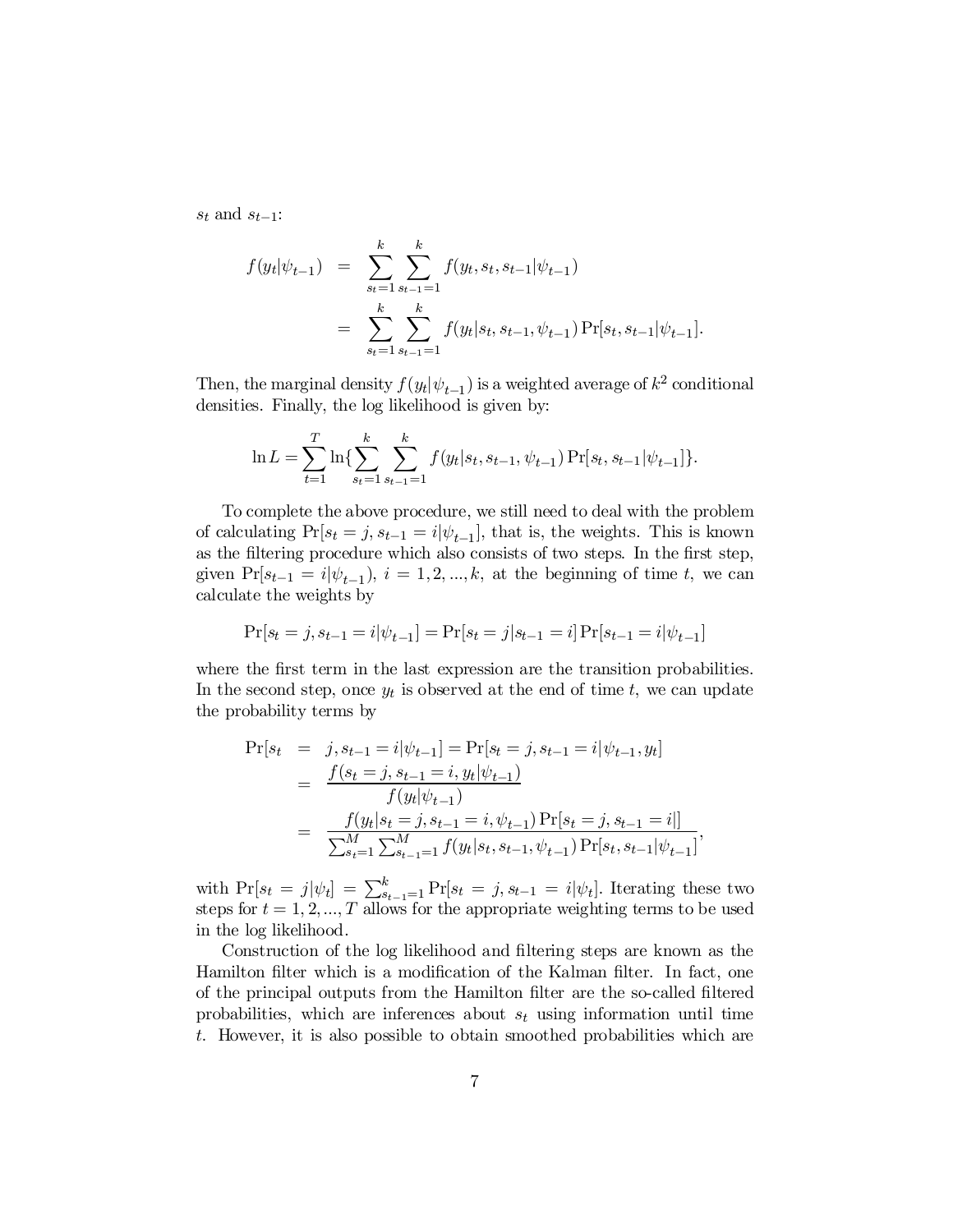inferences about  $s_t$  using information until time  $T$ , that is, total information. This is found using the smooth algorithm proposed by Kim (1994). For further details, see Hamilton (1989, 1993).

## 3 Empirical Evidence

#### 3.1 Estimates

Figure 1 presents the current output and the estimated potential output using the HP filter. Figure 2 shows deviations from these estimates which can be considered as a measure of the business fluctuations in the economies reviewed. It is clearly observable that regions such as Prairies, Maritimes, Alberta, and Prairies excluding Alberta present more variability in the behavior of their business fluctuations than the other territories. Hence, it is possible to predict that a large number of peaks and troughs will be find in the next section.

Table 1 presents the parameter estimates obtained from the unobserved components model. In the cases of Ontario and Quebec, it is observed that the persistency degree, given by the sum of the autoregressive coefficients, is close to unity. Similar cases are obtained for Canada and the US. In the other cases, we observe that this sum is clearly below unity<sup>4</sup>. Then, according to this model, cyclical ‡uctuations in these territories are less persistent than in the former cases.

Another fact from Table 1 is that in all cases the variance of the cyclical component is statistically different from zero. The variance from the stochastic trend in not statistically significantly different from zero for the cases of British Columbia and Canada. Finally, the variance of the drift term is statistically different from zero for all cases but Ontario and the US. This means that in these cases, the data does not support the existence of a decline in productivity growth and a reduction in the labor force growth.

Figure 3 indicates the behavior of the current output and the estimates of the permanent component of  $y_t$  obtained using the unobserved components model. Unlike the dynamics obtained by the HP filter (Figure 2), now there is clear evidence of periods where certain Canadian regions were operating under their permanent component. The most clear examples are Ontario, Quebec and Canada. A clearer visualization is obtained from Figure 4, which shows the estimated cyclical components.

Table 2 presents the estimates obtained from the Markov-switching  $AR(4)$ 

<sup>&</sup>lt;sup>4</sup> These results are very similar to those obtained by Rodríguez (2003).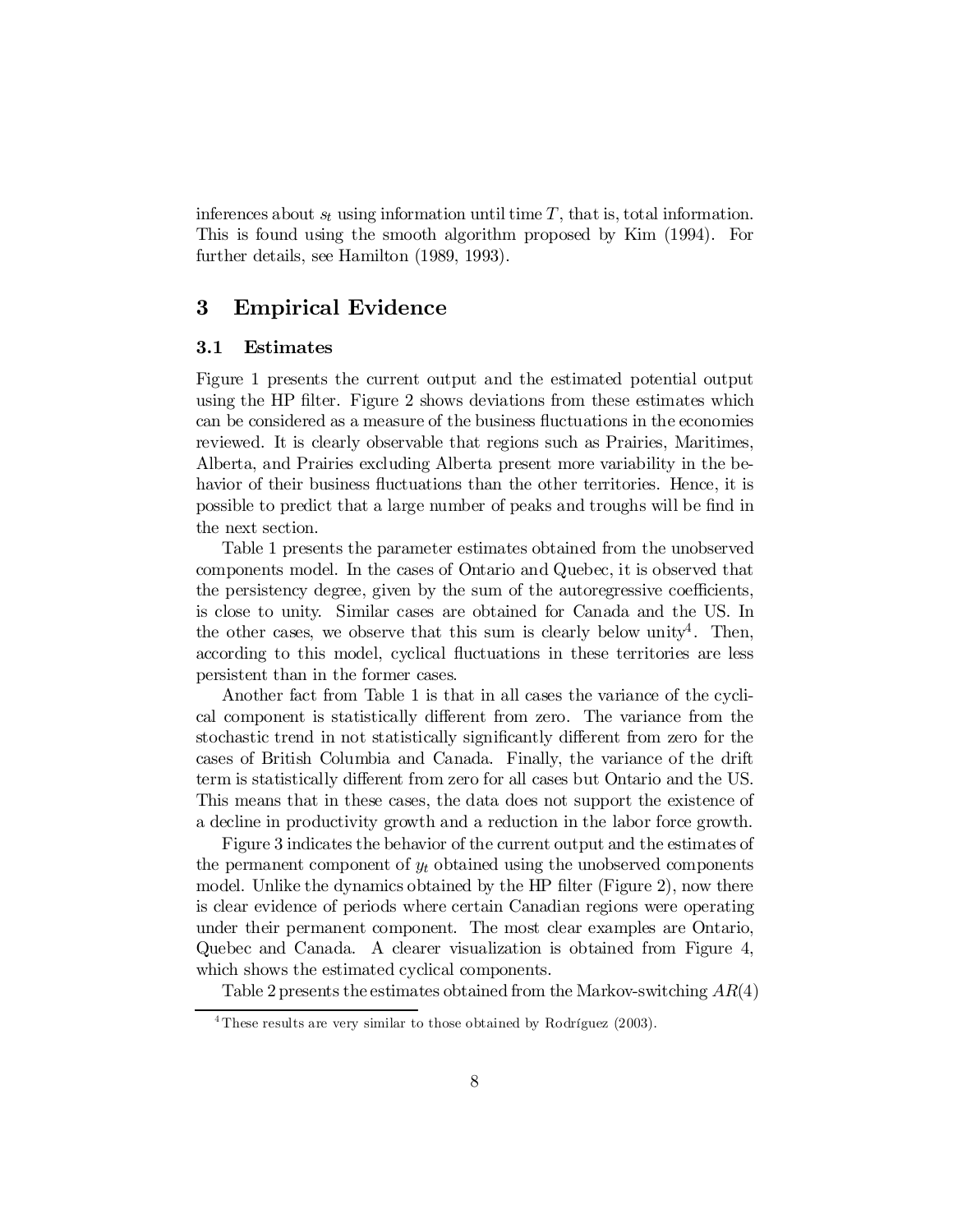model. Most of the estimated parameters are statistically different from zero. The expected duration of an expansion is measured as  $(1-p)^{-1}$  and the expected duration of a recession is given by  $(1-q)^{-1}$ . From the estimates in Table 2, it can be seen that the expected duration of an expansion in Ontario and Quebec is 34.5 and 37.0 quarters, respectively. On the another hand, British Columbia and the US show very close expected values (22.6 and 22.7 quarters, respectively), while Alberta and Prairies present the smaller values with 12.6 and 7.5 quarters, respectively. Finally, the region of Maritimes presents the highest value with 66.6 quarters. However, it is also the region which presents the highest expected value for the duration periods of recession (62.5 quarters)<sup>5</sup>. All other regions present similar values: 1.4, 3.7, 3.4, 3.3, 4.8, 4.1 and 3.6 quarters for British Columbia, Ontario, Prairies, Quebec, Alberta, Canada and the US, respectively.

As it is known, Nelson and Plosser (1982) and Campbell and Mankiw (1987a, 1987b) were interested in the extent to which recessions represent temporary deviations from potential output with the shortfall largely made up during the subsequent recovery. Earlier approaches of this issue were based on the standard linear representation of a non-stationary time series  $\widetilde{y}_t$ , that is,  $(1-L)\widetilde{y}_t = \mu + \psi(L)u_t$ ; where  $u_t = \sum_{j=0}^{\infty} \psi_j u_{t-j}$ . Hence, the permanent effect on the level of the series of a current innovation  $u_t$  is given by the  $\lim_{j\to\infty} \frac{\partial E_t(\widetilde{y}_{t+j})}{\partial u_t} = \sum_{j=0}^{\infty} \psi_j = \psi(1)$ . Some researchers sought a finite representation of  $\psi(L)$  based on Box-Jenkins methods, bivariate models and non-parametric tests (Cochrane, 1988). Precisely, one model used to measure this effect is the unobserved components model, which is linear and does not allow for asymmetries. Using the estimated autoregressive parameters from this model (Table 1), we can observe that the permanent effect on the level of the series is always greater than unity. For Canada and the US, the estimated effect is 1.06 and 1.05, respectively. Similar effects are obtained for Ontario (1.02) and Quebec (1.03). However, for the region of Maritimes this estimate is larger (1.43). Other territories present intermediate values: Prairies (1.16), Alberta (1.15), Prairies excluding Alberta (1.12), and British Columbia (1.19). The results indicate that disturbances affect greatly the region of Maritimes and lesser effects are found in bigger regions as Quebec and Ontario and in the aggregates like Canada and the US.

However, the unobserved components model does not allow for asymmetries and nonlinearities. By contrast, the Markov-switching model is fundamentally nonlinear and provides an alternative perspective on the basic ques-

 $5$ The same results were found when different sets of starting values were tried.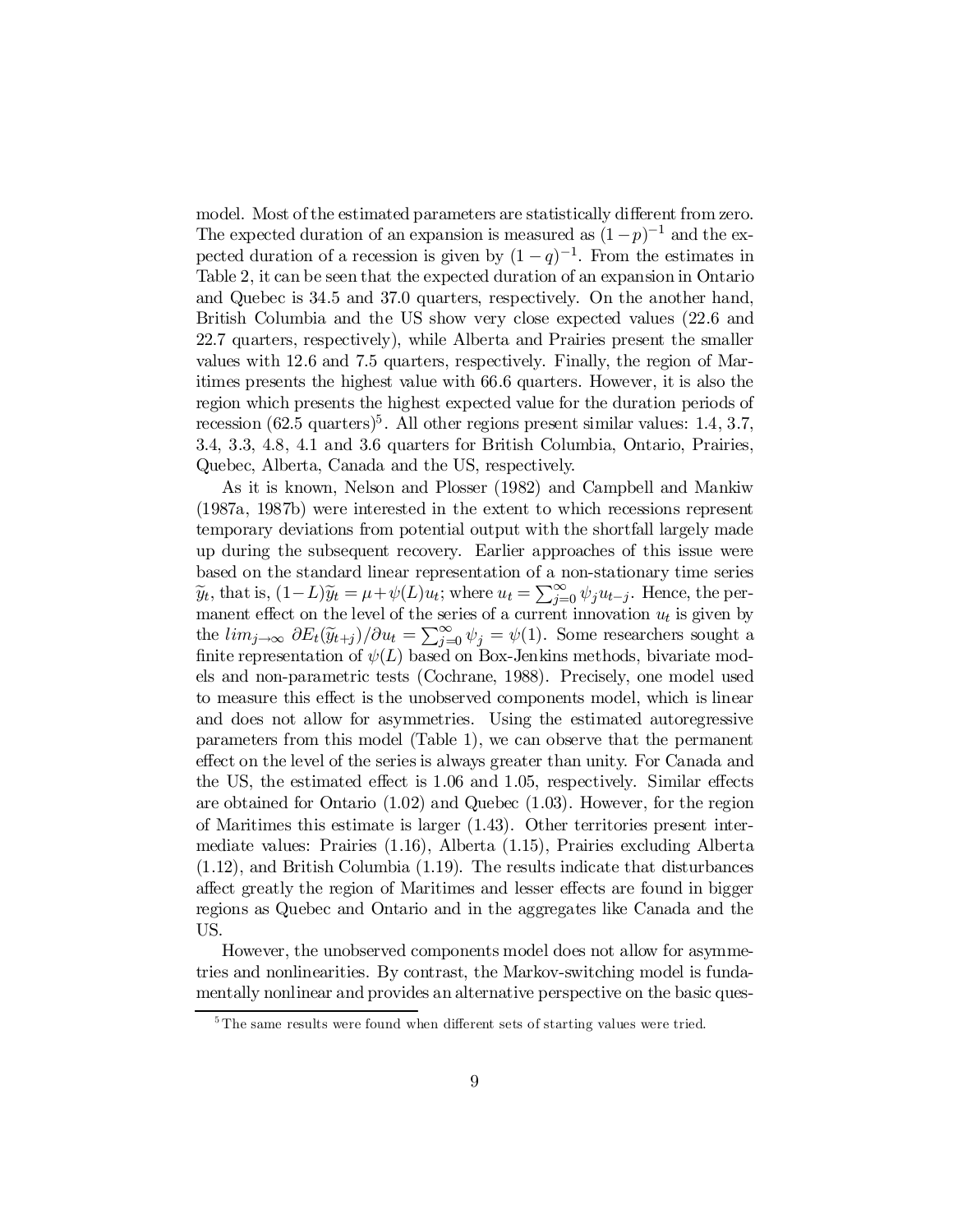tion concerning business cycles. Notice that this model can be represented by  $(1-L)\widetilde{y}_t = (\mu_0 + \mu_1 s_t) + [\phi(L)]^{-1} \epsilon_t$ . Then, the two fundamental sources of randomness,  $s_t$  and  $\epsilon_t$ , are allowed to have very different impacts for the future path followed by  $\tilde{y}_t$ . We could associate  $s_t$  with the business cycle directly and  $\epsilon_t$  with other factors contributing to changes in output. The permanent effect of the non-business cycle component  $\epsilon_t$  is given by the  $\lim_{i\to\infty}$  $\partial E_t(\widetilde{y}_{t+j})/\partial \epsilon_t = \phi(1)^{-1}$ . On the other hand, if at date t the economy is in recession  $(s_t = 0)$  rather than the growth state  $(s_t = 1)$ , the consequences for the long-run future level of (100 times the log of) real income is given by the  $\lim_{j \to \infty} [E_t(\widetilde{y}_{t+j} | s_t = 1) - E_t(\widetilde{y}_{t+j} | s_t = 1)] = \mu_1(-1 + p + q)/(2 - p - q).$ See Hamilton (1989) for further details.

Using the estimates in Table 2, the two values mentioned above were calculated. The permanent effect of  $s_t$  is large for Maritimes and Alberta with 16.5% and 4.0%, respectively. The smaller values are obtained for Quebec, Prairies, British Columbia and US with 1.7%, 1.9%, 2.0% and 2.1%, respectively. Ontario with an effect of  $2.6\%$  is similar to the value obtained for Canada (2.7%). Estimates of the other source of randomness  $(\epsilon_t)$  were also calculated. The larger effects (larger than unity) are found for Quebec (2.2), Canada (1.7), Ontario (1.6), US (1.4) and British Columbia  $(1.3)$ . Effects lower than unity correspond to Prairies  $(0.93)$  and Alberta (0.92). The region of Maritimes presents a value exactly equal to unity. Both kinds of effects allow us to conclude that the randomness corresponding to the business cycle are more important for the region of Maritimes than the randomness coming from  $\epsilon_t$ , a feature impossible to determine using the unobserved components model. In the same direction, but to a small proportion, are the cases of Ontario, Alberta, Canada, the US and British Columbia. In the other cases the situation is the opposite, that is, the randomness of  $\epsilon_t$  is more important than the randomness from the business cycles.

### 3.2 A Chronology of the Regional Business Cycles Fluctuations

Figures 2 and 4 can be used to identify observations classified as peaks and troughs, respectively. A peak is defined as the last observation (quarter) before a recession, that is, a negative growth rate. A trough is defined as the last observation (a quarter) of a recession. Here, a recession will be considered as a period with at least two consecutive negative quarters.

Figure 5 presents the probabilities of being in times of recession  $(s_t = 0)$ using the Markov-Switching  $AR(4)$  model. Notice that the probabilities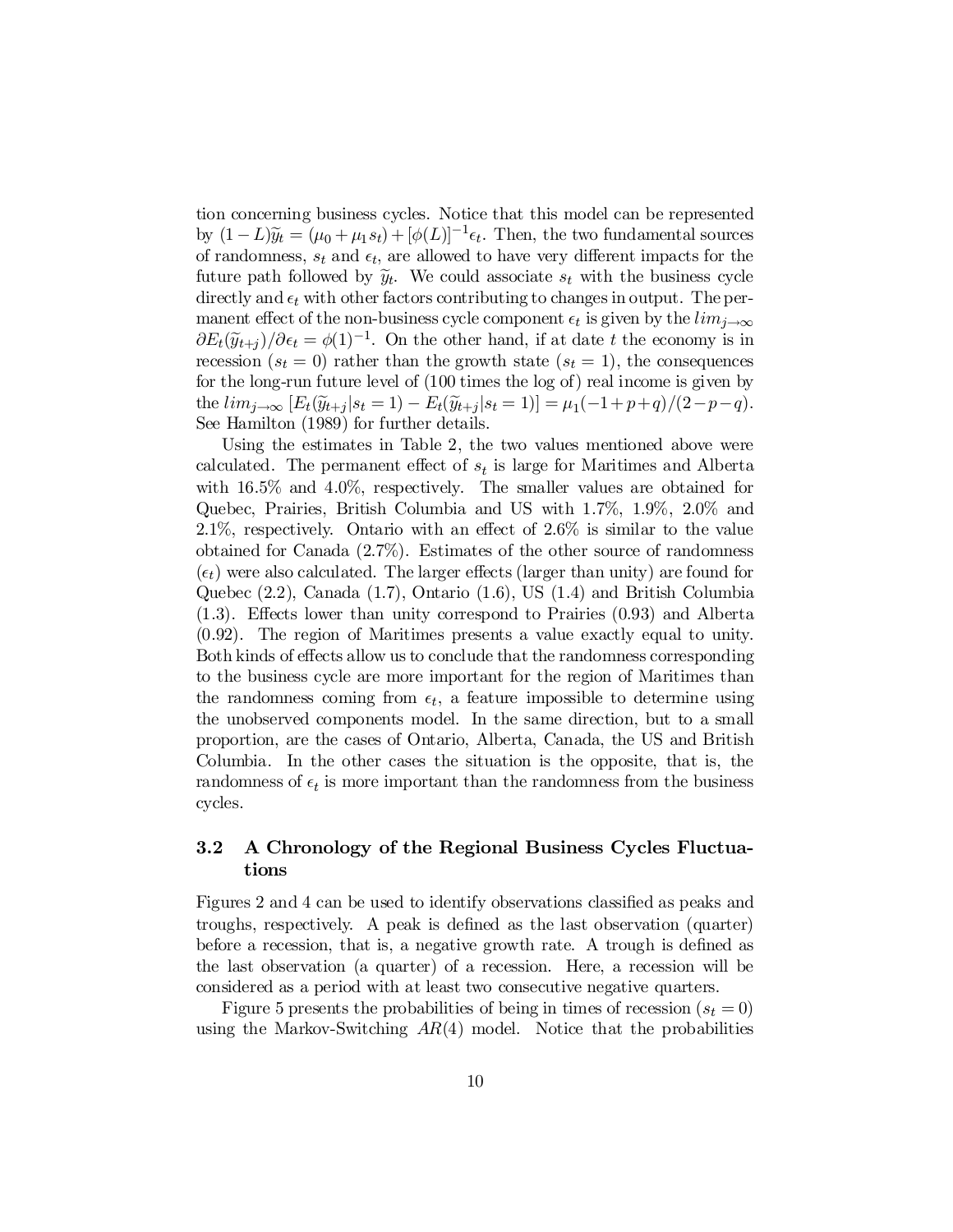for the full sample smoother differ very little from those of the four-lag smoother (filtered probabilities)<sup>6</sup>. In constructing a chronology of business cycle fluctuations, the simple rule suggested by Hamilton (1989) is used, which indicates that observations with filtered (or smoothed) probabilities larger than 0.5 are considered as recession times. Again, a recession is considered to be at least two consecutive quarters with this fact.

Dates of peaks and troughs are presented in Tables 3-5 for each territory. Also included in Table 6 is a chronology for Canada and the US obtained from the Economic Cycle Research Institute (2002) which publishes dates of business cycles for a sample of countries. Notice that the same source is used by Bodman and Crosby (2000). The following observations can be extracted from all these tables. The number of peaks and troughs obtained using the HP filter are larger than those obtained using the other two specifications. This shows a greater degree of variability in the estimates obtained from the HP filter. On other hand, the region of Maritimes exhibits the largest number of peaks and troughs compared to any other territory. This result is consistent for all three specifications. Notice that this is consistent with the estimated parameters obtained for this region.

Using the HP filter, recession times seem to be stopped in most regions around 1998. Exceptions occurs in British Columbia, Prairies, Canada and the US. A similar result is observed from the dates obtained using the unobserved component model but now, Alberta also presents a recent recession time while Ontario and Prairies appear to have a recession in 1999. Unlike the HP filter, now, Canada and the US appear to have their last recession in 1996:4 and 1997:1, respectively. The territory of Prairies excluding Alberta presents its last recession time in 1996:2, which seems to indicate that only Alberta presents a recent period of recession.

According to the Markov-Switching  $AR(4)$  model, only the region of Prairies shows a larger number of peaks and troughs but these are shortlived. Unlike this territory, the region of Maritimes presents a shorter number of periods but they last longer, which is consistent with the estimates obtained from this model. According to this specification, the last recession time in British Columbia occurred in 1986:4; and in Quebec and Ontario, it took place around 1989-1991. The region labeled Prairies presents its last recession time in 1998 which is due particularly to Alberta. On another hand, Canada and the US show their last recessions in 1991.

As it is well known, the National Bureau of Economic Research (NBER)

<sup>&</sup>lt;sup>6</sup>This suggests that reasonably precise estimates are obtained from the four-lag smoother associated with the basic filter itself.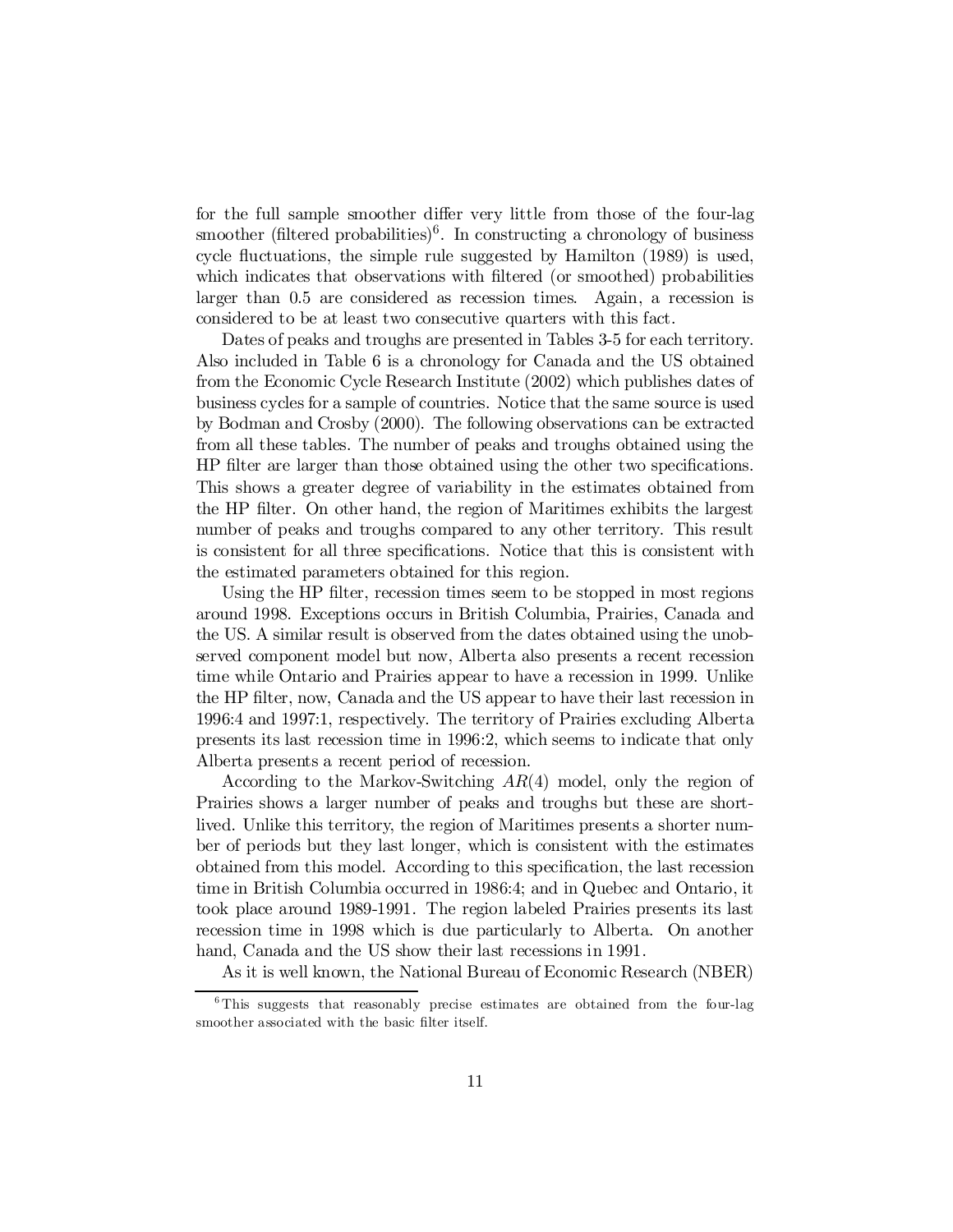calculates dates for peaks and troughs for the US and for a selected sample of countries. These dates for Canada and the US are presented in Table 6, which can be used as a reference point for the estimates obtained in the preceding tables. Let us consider the case of the the US. Dates estimated using the HP filter have a longer duration than those calculated by the NBER. Moreover, there are around five periods found by the HP filter that are not found by the NBER. See, for example, the case of the two last recession periods in Table 3. In some cases, recession times calculated by the HP filter start before those calculated by the NBER and end later. The same pattern is observed for the dates calculated for Canada.

Now consider the dates estimated by the unobserved components model. As before, the duration of the periods are longer using this model than those dates calculated by the NBER. For example, the last recession time calculated for the model is six year longer than the recession time calculated by the NBER. Moreover, the recession time around the first oil shock is presented in our model, but not in the dates of the NBER. For Canada, we find longer recession times and some periods do not coincide with those suggested by the NBER.

Finally, consider the dates estimated by the Markov-Switching AR(4) model. Almost all dates coincide with those suggested by the method of the NBER. The recession time of 1992:4-1993:1 is not detected by the NBER probably because this period only lasted two quarters. Notice that the peak of 2001:1 calculated by the NBER is outside of our sample. Dates found for Canada are relatively coincident with those reported by the NBER. Comparing with dates estimated by Bodman and Crosby (2000), we consider our estimates as better approximations to those calculated by the NBER. However, as before, there are some periods where the model find recessions periods that do not coincide with the NBER findings.

THe final results suggest that recession times calculated by the Markov Switching AR(4) are more closely related to those reported by the NBER. A plausible explanation is the fact that this model allows for asymmetries and nonlinearities compared to the HP filter or the unobserved component model which do not allow for these issues.

In the case of British Columbia, the model reports three recession periods in the 1970s, specially around 1974-1975. Two other recession times are found in the 1980s. In the region of Maritimes, the model suggests two brief recession times around 1966 and 1970 and a longer period starting from 1974. This last period is obviously consistent with the estimates obtained from the model and the estimated expected duration of a recession. Even when this result was robust to many of the sets of different starting values,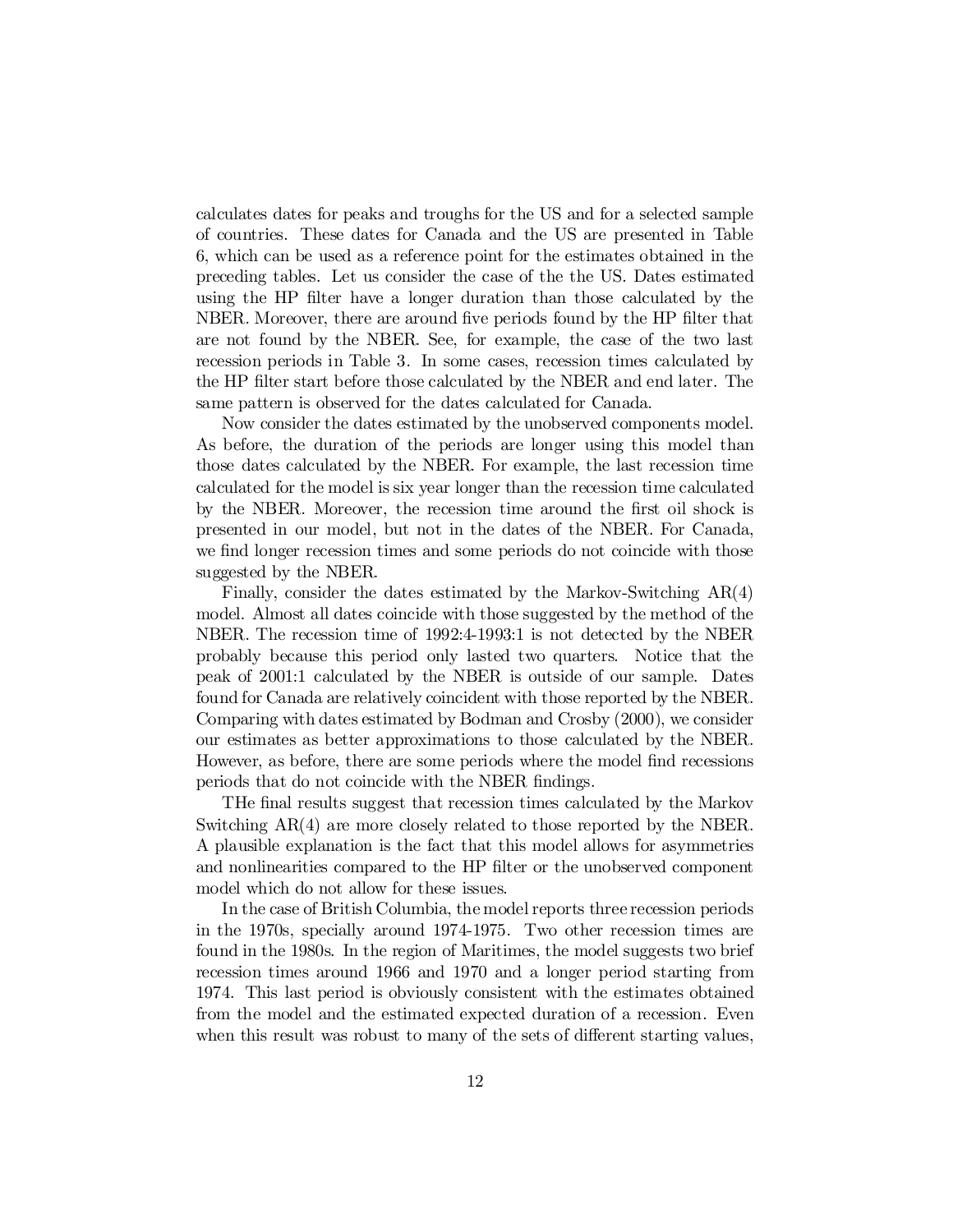it should still be regarded with caution.

Ontario present three clear recession times. The first period occurs in the mid-1970s; the second period appears at the beginning of the 1980s and the last period is reported at the end of the 1980s/beginning of the 1990s.

The region of Prairies, as was mentioned before, presents many recession periods, but they all are of short duration. Quebec presents dates of recession times closely related to those reported for Ontario, with the difference being the period 1976:1-1976:3 where a recession period is found only for Quebec. Finally, Alberta and the Prairies excluding Alberta present around three recession times in ten years.

A set of correlations between the estimates of business fluctuations was also calculated. Estimated correlations using HP filter estimates show some strange results, as for example, the negative association between the cycles of the Prairies and Alberta. It is strange because, by construction, Prairies includes Alberta. It is also possible to find other cases which seem to indicate that the cyclical estimates obtained by HP filter have some drawbacks.

The correlations of cyclical estimates from the unobserved components seem to make more sense. First of all, the strange negative correlations found with HP filter do not exist. Looking at the correlations of the cyclical component in Canada seems to indicate that it is correlated with the cyclical component of the US with a coefficient of correlation of  $0.82$ ; and the correlation with Ontario and Quebec is 0.71 and 0.79, respectively. On another hand, Ontario is correlated with Quebec with an estimated coefficient of correlation of 0.85. Other correlations are not larger than 0.60. Similar observations may be obtained observing the smoothed probabilities (to be in recession times) obtained from the Markov-switching model. However, the estimated correlations are not higher.

### 4 Conclusions

Using three different econometric specifications, the estimates of permanent and business cycles fluctuations have been obtained for Canadian regions. Graphical behavior of the recession times using the unobserved component model (Clark, 1987) and Markov-switching model (Hamilton, 1989) offer a more realistic chronology of the business cycle fluctuation in Canadian regions compared to those obtained from the HP filter. The expected duration of times of recession or expansion show that the region labeled Maritimes is the most probable to have persistent regimes. Expected recession periods are very similar between the regions, as well as when they are compared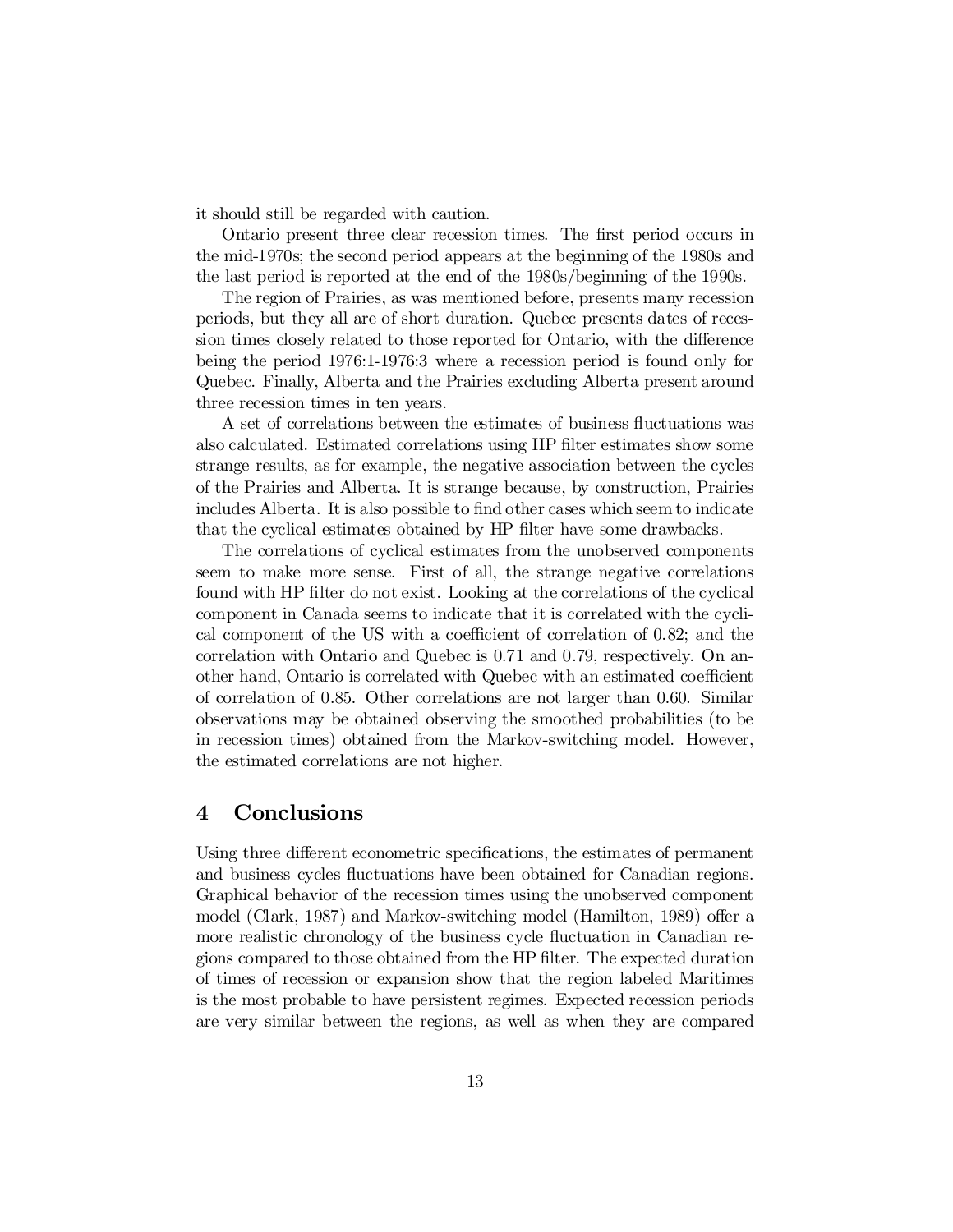to Canada and the US, except for the region of Maritimes, where the expected duration of recession times is higher. For this region it is also possible to confirm that the source of randomness originatescome from the business fluctuations and not from the innovation to the real output. It confirms that this region is very sensible to these type of randomness. The same results, but to a lesser degree, appear for the province of Alberta.

## References

- [1] Andrews, D. W. K. and W. Ploberger (1994), "Optimal Tests when a Nuisance Parameter is Present only under the Alternative", *Economet*rica 62, 1383-1414
- [2] Bodman, P. M. and M. Crosby (2000), "Phases of the Canadian Business Cycle", *Canadian Journal of Economics* **33**, 618-633.
- [3] Burns, A. F., and W. C. Mitchell (1946), Measuring Business Cycles, New York, NBER.
- [4] Davies, R. B. (1987), "Hypothesis Testing When a Nuisance Parameter is Present Only Under the Alternative," Biometrika 74, 33-43.
- [5] Filardo, A. J. (1994), "Business Cycle Phases and Their Transitional Dynamics," Journal of Business & Economics Statistics 12, 299-308.
- [6] Franses, P. H. (1999), Time Series Models for Business and Economic Forecasting, Cambridge University Press.
- [7] Franses, P. H. and D. van Dijk (2000), Non-Linear Time Series Models in Empirical Finance, Cambridge University Press.
- [8] Garcia, R. and P. Perron (1996), "An Analysis of the Real Interest Rate Under Regime Shifts," Journal of Business and Economic Statistics 78, 111-125.
- [9] Goodwin T. H. (1993), "Business-Cycle Analysis With a Markov-Switching Model" Journal of Business and Economic Statistics 11, 331-339.
- [10] Hamilton, J. D. (1989), "A New Approach to the Econometric Analysis of Nonstationary Time Series and Business Cycles," Econometrica 57, 357-384.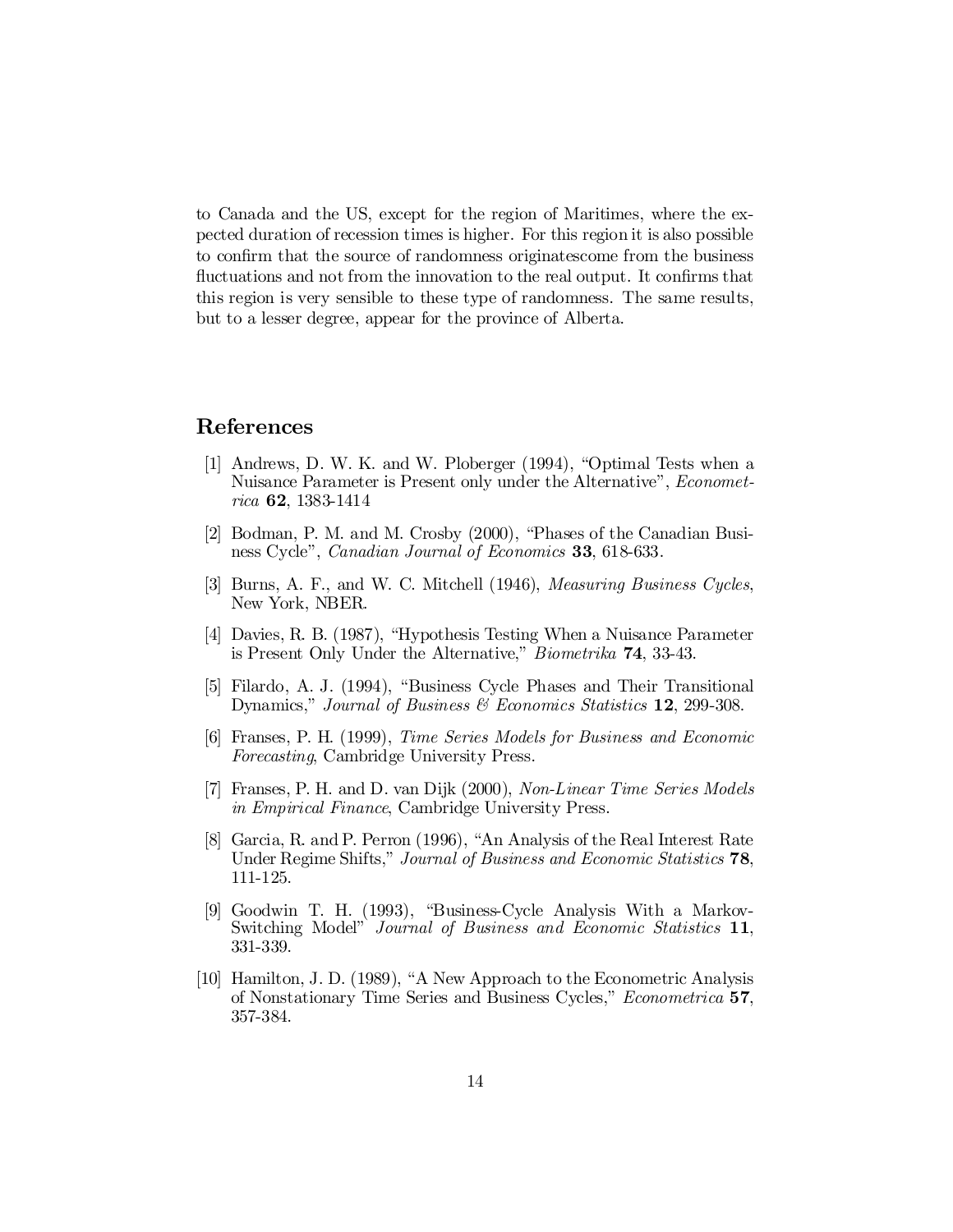- [11] Kim, C-J. (1994), "Dynamic Linear Models with Markov-Switching," Journal of Econometrics 60, 1-22.
- [12] Kim, C-J. and C. Nelson (1999a), State-Space Models with Regime Switching, The MIT Press: Cambridge, Mass.
- [13] Kim, Ch.-J., and Ch. R. Nelson (1999b), "Friedman's Plucking Model of Business Fluctuations: Tests and Estimates of Permanent and Transitory Components," Journal of Money Credit, and Banking 31 (3),317-334.
- [14] Lucas, R. E., "Understanding Business Cycles", in K. Brunner and A. Meltzer (eds.), Stabilization of the Domestic and International Economy, Carnegie-Rochester Series on Public Policy 5 (Amsterdam: North-Holland, 1976), 7-29.
- [15] Neftci, S. N. (1984), "Are Economic Time series Asymmetric over the Business Cycle?," Journal of Political Economy 92, 409-432.
- [16] Ocal, N. and D. R. Osborn (2000), "Business Cycle Nonlinearities in UK Consumption and Production," Journal of Applied Econometrics 15, 27-43.
- [17] Potter, S. M. (1995), "A Nonlinear Approach to US GNP," Journal of Applied Econometrics 10, 109-125.
- [18] Rodríguez, G. (2003), "Identifying Canadian Regional Business Cycles Fluctuations using the Friedman Plucking Model," manuscript.
- [19] Stock, James H. and Mark W. Watson (1991), "A probability Model of the Coincident Economic Indicators," in Lahiri, K. and G. H. Moore (eds.), Learning Economic Indicators: New Approach and Forecasting Record, Cambridge: Cambridge Universty Press 63-89.
- [20] Tinbergen, J. (1939), Business Cycles in the United States of America, 1919-1932, Geneva: League of Nations.
- [21] Zarnowitz, V., (1992), Business Cycles: Theory, History, Indicators and Forecasting, The University of Chicago Press, Chicago.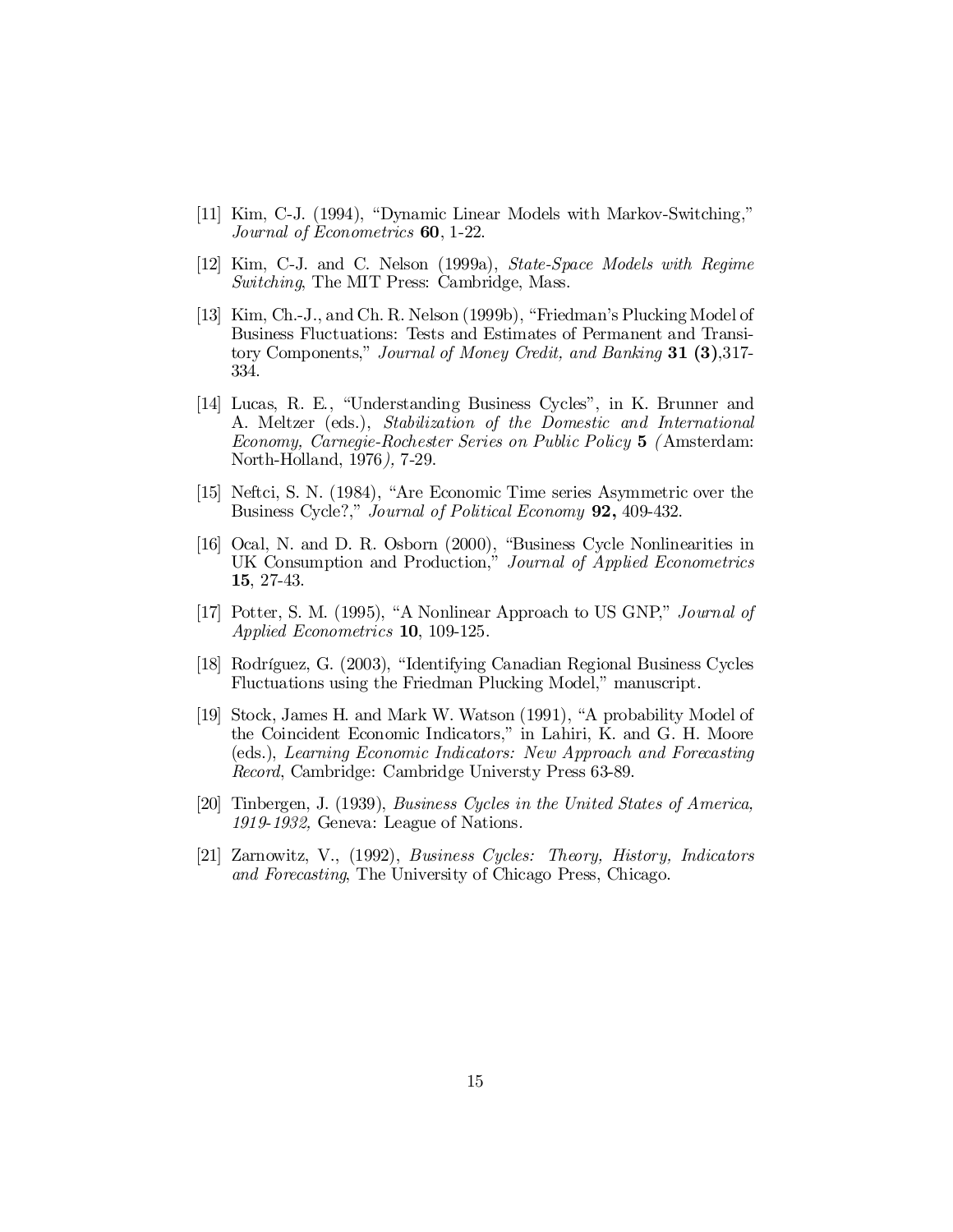|                    | British Columbia | Maritimes                       | Ontario     | Prairies    | Quebec      | Alberta   | Prairies-ex |               |
|--------------------|------------------|---------------------------------|-------------|-------------|-------------|-----------|-------------|---------------|
|                    |                  |                                 |             |             |             |           |             |               |
| $\sigma_v$         | 0.000058         | 0.008542                        | 0.007907    | 0.008667    | 0.007123    | 0.0115    | 0.0116      |               |
|                    | (0.001271)       | (0.002984)                      | (0.000886)  | (0.001808)  | (0.000680)  | (0.0019)  | (0.0015)    | (             |
| $\sigma_e$         | 0.015506         | 0.006621                        | 0.004962    | 0.006276    | 0.003856    | 0.0069    | 0.0055      |               |
|                    | (0.000984)       | (0.003078)                      | (0.001057)  | (0.002218)  | (0.000845)  | (0.0027)  | (0.0023)    | $\mathcal{L}$ |
| $\sigma_w$         | 0.000641         | 0.000604                        | 0.000175    | 0.000628    | 0.000455    | 0.0009    | 0.0000      |               |
|                    | (0.000288)       | (0.000434)                      | (0.000391)  | (0.000314)  | (0.000286)  | (0.0004)  | (0.0006)    | (             |
| $\widehat{\phi}_1$ | 0.895330         | 0.889633                        | 1.700695    | 1.268871    | 1.655074    | 1.2881    | 1.3431      |               |
|                    | (0.102203)       | (0.141957)                      | (0.030553)  | (0.219426)  | (0.055492)  | (0.2293)  | (0.1159)    | (             |
| $\phi_2$           | $-0.053168$      | $-0.197862$                     | $-0.723091$ | $-0.402508$ | $-0.684817$ | $-0.4148$ | $-0.4509$   |               |
|                    | (0.081978)       | (0.063147)                      | (0.025980)  | (0.139211)  | (0.045921)  | (0.1477)  | (0.0777)    | (             |
|                    |                  |                                 |             |             |             |           |             |               |
| $Log\, Lik$        | 367.761712       | 417.234130                      | 430.582358  | 418.789789  | 453.704010  | 384.150   | 393.862     | $4\ell$       |
|                    |                  | Standard errors in parenthesis. |             |             |             |           |             |               |

Table 1. Estimates based on the Univariate Unobserved Components Model<sup>\*</sup>

Standard errors in parenthesis.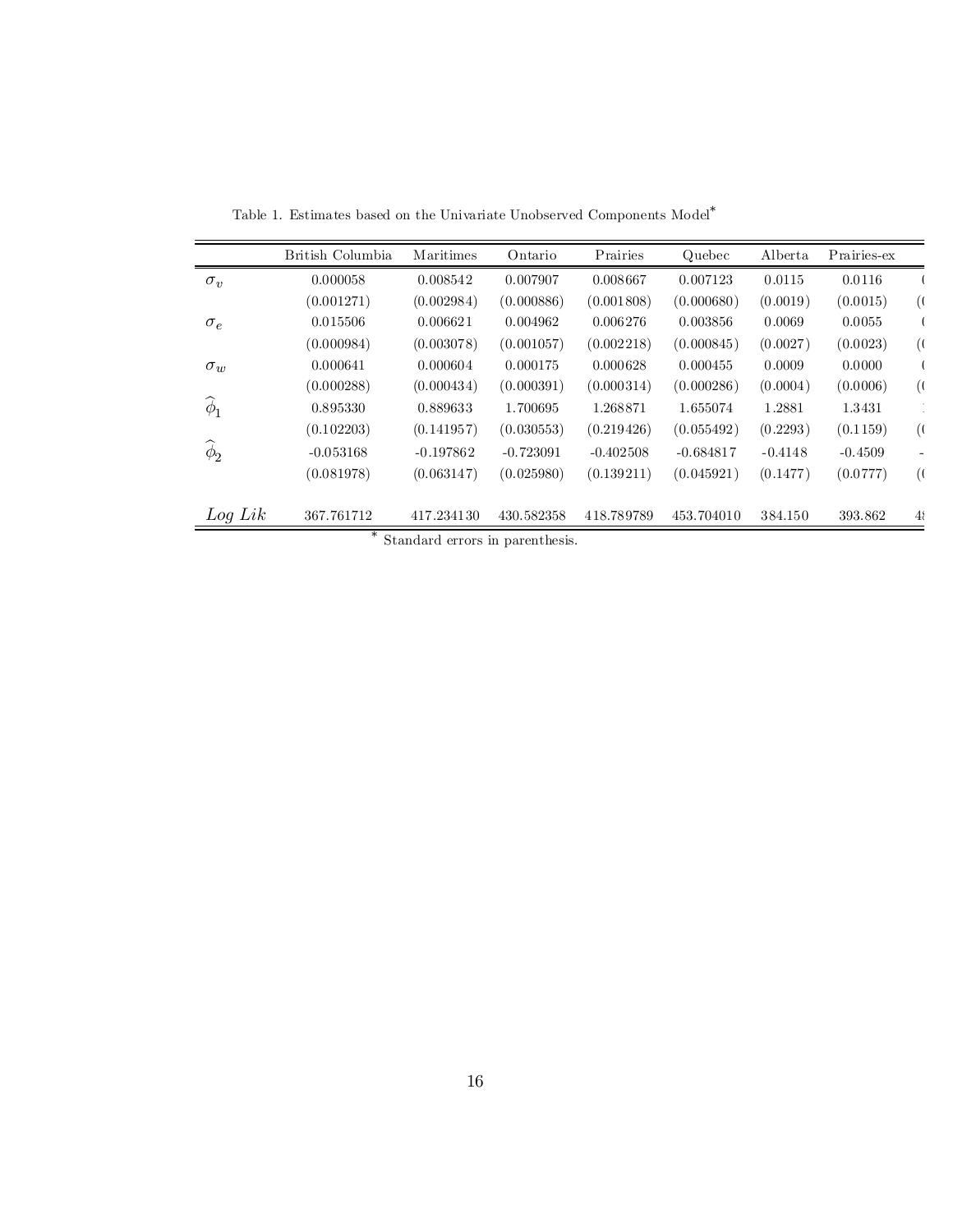|             | British Columbia | Maritimes    | Ontario      | Prairies     | Quebec       | Alberta  | Prairies-ex | $\mathrm{C}\varepsilon$ |
|-------------|------------------|--------------|--------------|--------------|--------------|----------|-------------|-------------------------|
| $p_{11}$    | 0.95604          | 0.98514      | 0.97144      | 0.86794      | 0.97308      | 0.921    | 0.980       | 0.9                     |
|             | (0.02060)        | (0.02182)    | (0.01762)    | (0.04976)    | (0.01912)    | (0.033)  | (0.509)     | (0.0)                   |
| $p_{22}$    | 0.29366          | 0.98457      | 0.73102      | 0.70503      | 0.69873      | 0.791    | 0.969       | 0.                      |
|             | (0.17424)        | (0.02480)    | (0.13278)    | (0.14394)    | (0.15786)    | (0.082)  | (2.990)     | (0.                     |
| $\phi_1$    | 0.17062          | 0.09944      | 0.22655      | $-0.14470$   | 0.01829      | $-0.152$ | 0.041       | 0.4                     |
|             | (0.10835)        | (0.08433)    | (0.09305)    | (0.14834)    | (0.0404)     | (0.108)  | (0.078)     | (0.0)                   |
| $\phi_2$    | 0.00646          | $-0.11439$   | 0.02528      | 0.05628      | 0.23006      | $-0.066$ | 0.190       | $-0.$                   |
|             | (0.08924)        | (0.08387)    | (0.08907)    | (0.19057)    | (0.08643)    | (0.111)  | (0.072)     | (0.1)                   |
| $\phi_3$    | $-0.05820$       | $-0.03610$   | 0.17001      | 0.04898      | 0.18174      | 0.033    | $-0.036$    | $0$ .                   |
|             | (0.09818)        | (0.08390)    | (0.08728)    | (0.16665)    | (0.09296)    | (0.108)  | (0.078)     | (0.0)                   |
| $\phi_4$    | 0.12952          | 0.05890      | $-0.03524$   | $-0.03235$   | 0.10926      | 0.103    | $-0.188$    | $-0$ .                  |
|             | (0.13024)        | (0.08430)    | (0.09224)    | (0.10810)    | (0.09883)    | (0.093)  | (0.072)     | (0.0)                   |
| $\sigma^2$  | 1.27545          | 1.09395      | 0.81634      | 0.93386      | 0.77601      | 1.138    | 1.391       | 0.5                     |
|             | (0.08989)        | (0.06427)    | (0.05285)    | (0.07541)    | (0.05480)    | (0.079)  | (0.079)     | (0.0)                   |
| $\alpha_0$  | $-3.07418$       | 0.49922      | $-1.08412$   | $-0.13175$   | $-0.89116$   | $-0.177$ | 0.651       | $-0.$                   |
|             | (0.57136)        | (0.16629)    | (0.37243)    | (0.27570)    | (0.34491)    | (0.224)  | (0.353)     | (0.5)                   |
| $\alpha_1$  | 1.25716          | 1.02268      | 1.10081      | 1.40521      | 0.85774      | 1.635    | 0.651       | 0.9                     |
|             | (0.14813)        | (0.18978)    | (0.12202)    | (0.15500)    | (0.14358)    | (0.127)  | (0.247)     | (0.0)                   |
| $Log\, Lik$ | $-279.50242$     | $-231.91091$ | $-204.15479$ | $-236.17126$ | $-193.33850$ | 260.916  | 265.863     | $-152$                  |

Table 2. Estimates based on the Markov Switching AR (4) Model<sup>\*</sup>

¤ Standard errors in parenthesis.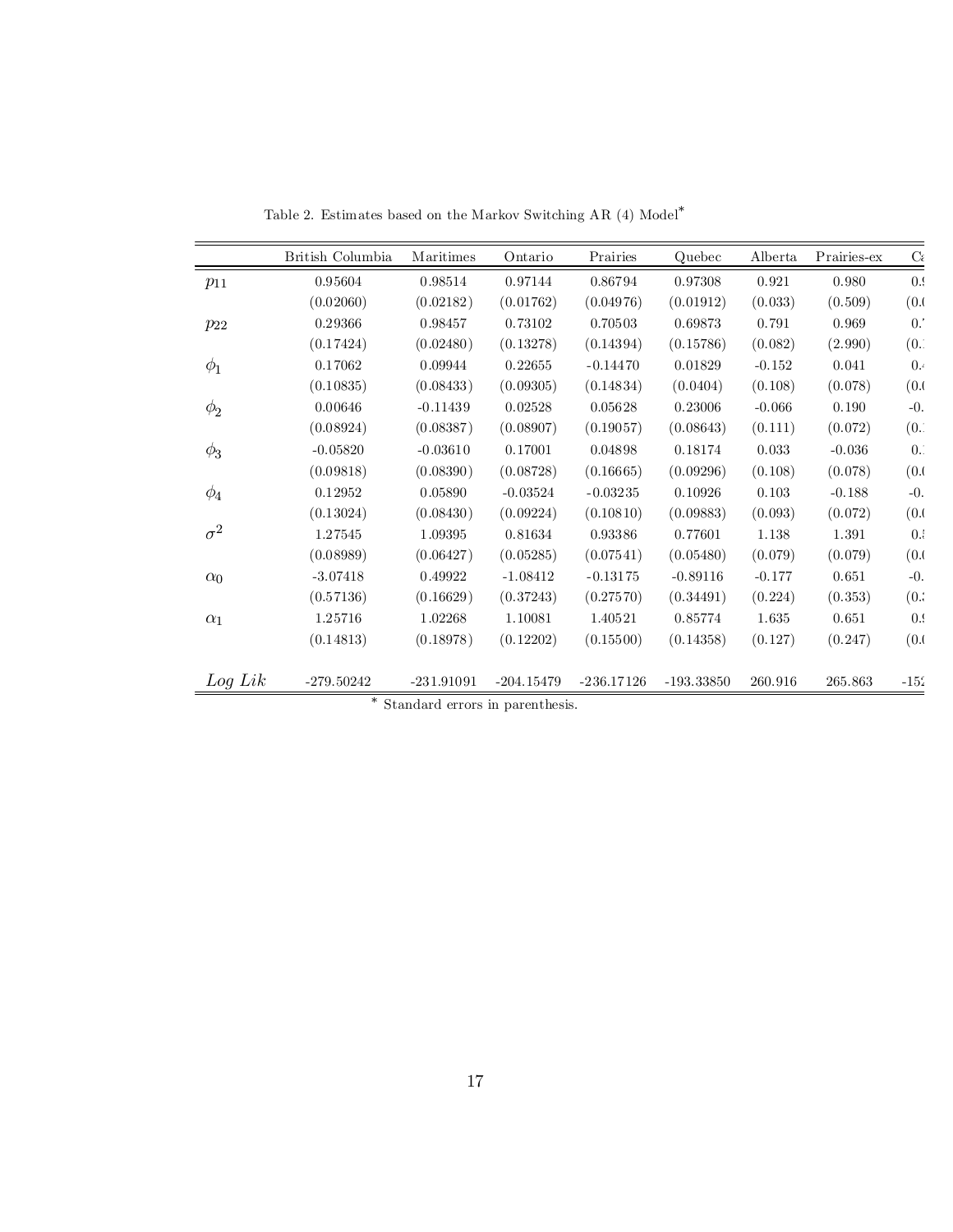|      | British Columbia |      | Maritimes |      | Ontario |      | Prairies |      | Quebec |
|------|------------------|------|-----------|------|---------|------|----------|------|--------|
| Peak | Trough           | Peak | Trough    | Peak | Trough  | Peak | Trough   | Peak | Trough |
| 62:2 | 64:4             | 62:2 | 64:1      | 61:3 | 65:2    | 63:4 | 65:2     | 62:2 | 63:4   |
| 67:3 | 68:4             | 64:3 | 65:1      | 66:4 | 68:1    | 66:4 | 68:1     | 66:4 | 72:3   |
| 70:1 | 71:2             | 66:4 | 68:1      | 69.3 | 72:3    | 69:4 | 72:2     | 74:4 | 78:3   |
| 71:4 | 72:3             | 69:1 | 69:4      | 75:1 | 76:1    | 74:1 | 75:4     | 81:4 | 84:4   |
| 74:2 | 76:1             | 70:3 | 73:1      | 81.3 | 84:1    | 76:4 | 79:1     | 85:4 | 87:1   |
| 77:1 | 78:3             | 76:3 | 78:2      | 90:3 | 94:2    | 82:2 | 84:4     | 90:3 | 93:4   |
| 82:1 | 85:2             | 80:1 | 80.3      | 95:4 | 97:2    | 86:2 | 87.3     | 95:3 | 98:4   |
| 86:2 | 87:2             | 81:2 | 84:1      | 98:1 | 98.3    | 88:3 | 89:4     |      |        |
| 90:2 | 94:1             | 84:3 | 85.3      |      |         | 91:1 | 93.4     |      |        |
| 97:4 | 2000:1           | 86:2 | 87:1      |      |         | 95:2 | 96:3     |      |        |
|      |                  | 91:1 | 94:2      |      |         | 98:2 | 99:4     |      |        |
|      |                  | 96:1 | 99:1      |      |         |      |          |      |        |

Table 3. Business Cycle Chronologies based on the HP Filter

Table 3 (continuation) . Business Cycle Chronologies based on the HP Filter

|      | A lberta |      | $Prairies*$ | Canada |        |      | United States |
|------|----------|------|-------------|--------|--------|------|---------------|
| Peak | Trough   | Peak | Trough      | Peak   | Trough | Peak | Trough        |
| 61:1 | 62:3     | 61:4 | 63:4        | 62:3   | 63.3   | 62:3 | 65:2          |
| 65:2 | 66:3     | 65:2 | 66:4        | 64:1   | 65:2   | 67:1 | 67:4          |
| 67:1 | 70:1     | 68:3 | 69.4        | 66:4   | 68:1   | 69.3 | 72:1          |
| 72:2 | 74:2     | 70:4 | 71:4        | 69:4   | 72:3   | 74:2 | 77:2          |
| 75:4 | 76:2     | 72:2 | 74:1        | 74:3   | 76:1   | 80:1 | 80:3          |
| 78:4 | 82:3     | 75:3 | 78:4        | 77:1   | 78:3   | 81:3 | 83:4          |
| 84:4 | 86:1     | 80:4 | 82:2        | 81:4   | 84:4   | 86:3 | 87:3          |
| 87:3 | 91:1     | 84:4 | 87:4        | 86:2   | 87:2   | 90:3 | 94:1          |
| 93.4 | 95:2     | 89:3 | 91:1        | 90:3   | 93:4   | 95:1 | 96:4          |
| 96:4 | 98:2     | 94:1 | 94:4        | 95:3   | 97:1   | 99:1 | 99.3          |
|      |          | 96:3 | 98.3        | 98:1   | 99:1   |      |               |

 $^\ast$  Excludes Alberta.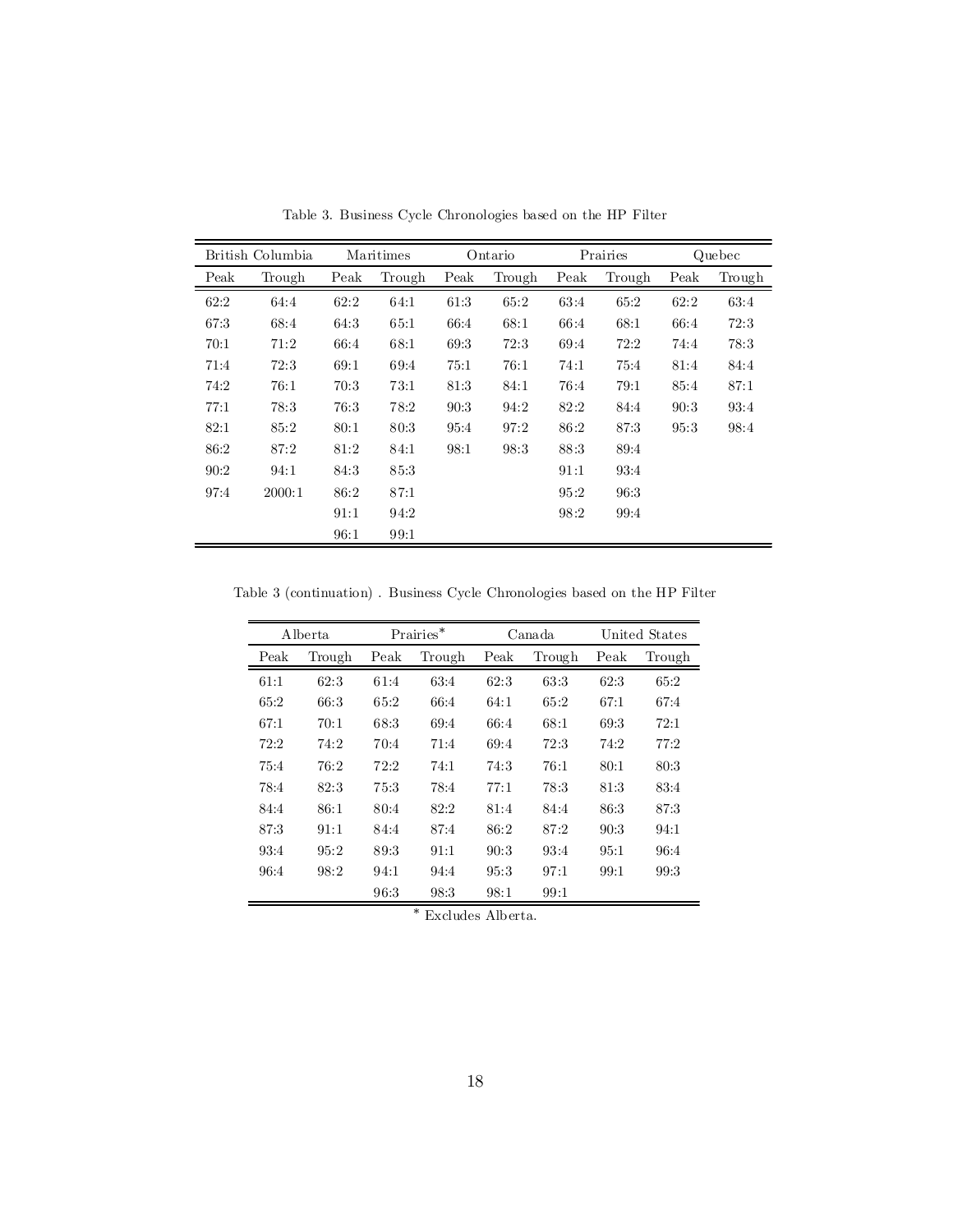|      | British Columbia |      | Maritimes | Ontario |        |      | Prairies |      | Quebec |
|------|------------------|------|-----------|---------|--------|------|----------|------|--------|
| Peak | Trough           | Peak | Trough    | Peak    | Trough | Peak | Trough   | Peak | Trough |
|      | 71:3             | 66:4 | 68:2      | 68:1    | 69:2   | 67:1 | 68:3     | 67:2 | 70:2   |
|      | 72:4             | 69:2 | 70:1      | 70:1    | 73:3   | 70:1 | 71:3     | 70:4 | 73:2   |
|      | 76:3             | 70:4 | 71:3      | 75:2    | 86:1   | 74:3 | 75:4     | 75:3 | 87:4   |
|      | 80:4             | 74:4 | 78:3      | 90:3    | 99:2   | 77:3 | 79:2     | 91:1 | 98:3   |
|      | 87:1             | 79:4 | 83:3      |         |        | 80:2 | 81:1     |      |        |
|      | 92:4             | 86:3 | 87:2      |         |        | 81:4 | 85:2     |      |        |
|      | 00:1             | 89:1 | 94:1      |         |        | 86:2 | 90:2     |      |        |
|      |                  | 96:2 | 97:3      |         |        | 91:2 | 93:2     |      |        |
|      |                  |      |           |         |        | 98:4 | 00:1     |      |        |

Table 4. Business Cycle Chronologies based on the Unobserved Components Model

Table 4 (continuation) . Business Cycle Chronologies based on the Unobserved Components Model

|      | Alberta |      | Prairies-ex | Canada |        |      | United States |
|------|---------|------|-------------|--------|--------|------|---------------|
| Peak | Trough  | Peak | Trough      | Peak   | Trough | Peak | Trough        |
| 66:4 | 67:4    | 67:2 | 68:3        | 67:2   | 73:1   | 67:3 | 73:2          |
| 70:1 | 71:4    | 70:1 | 71:2        | 74:4   | 85:1   | 74:2 | 78.3          |
| 74:3 | 75:4    | 74:3 | 75:4        | 90:1   | 94:4   | 80:2 | 84:3          |
| 80:3 | 81:1    | 78:1 | 85:1        | 96:2   | 96:4   | 90:4 | 97:1          |
| 81:4 | 85:2    | 87:1 | 94.3        |        |        |      |               |
| 86:2 | 88:1    | 95.2 | 96:2        |        |        |      |               |
| 89:1 | 90:4    |      |             |        |        |      |               |
| 91:3 | 93:1    |      |             |        |        |      |               |
| 96:1 | 96:4    |      |             |        |        |      |               |
| 98:4 | 00:1    |      |             |        |        |      |               |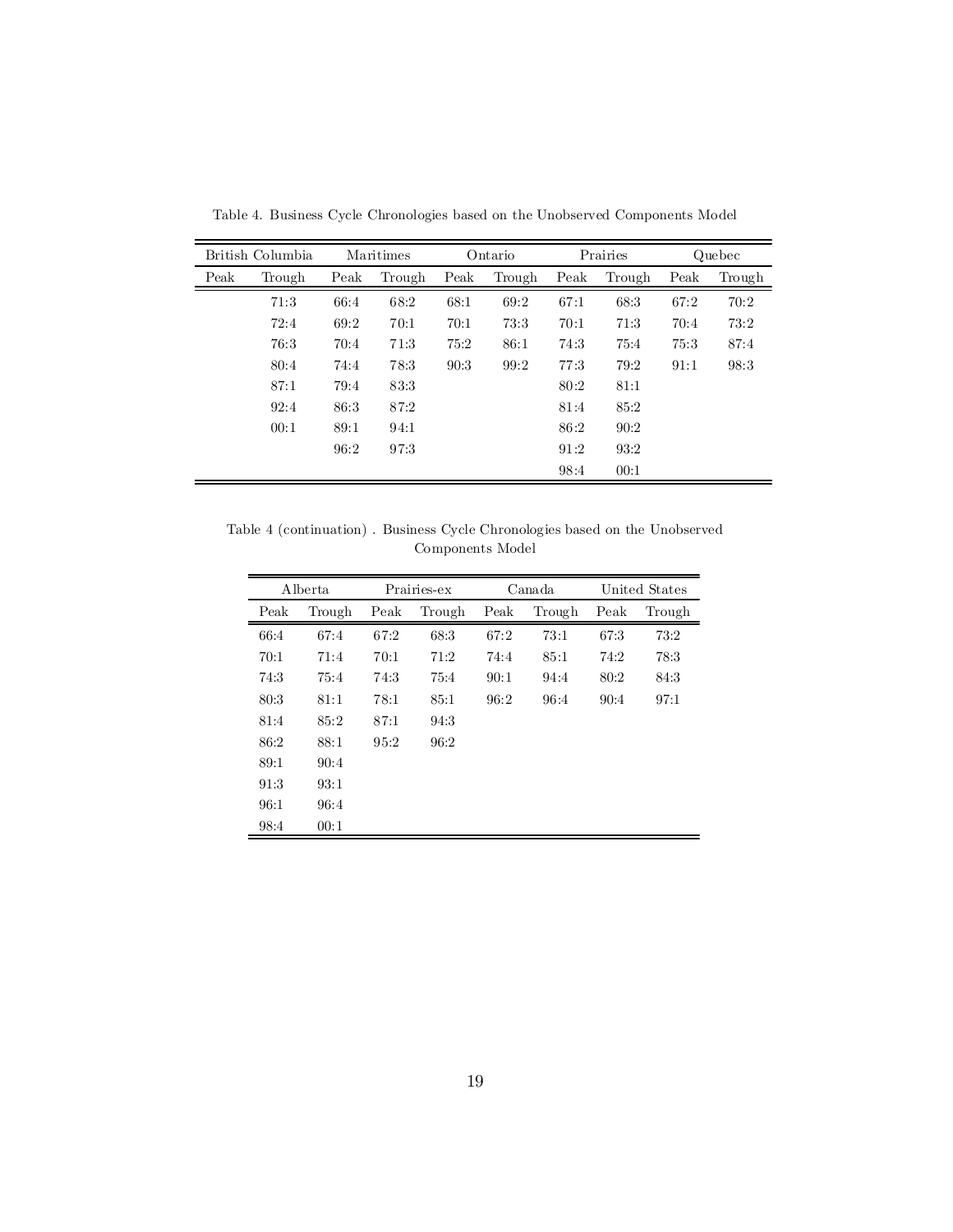|      | British Columbia |      | Maritimes | Ontario |        |      | Prairies |      | Quebec |
|------|------------------|------|-----------|---------|--------|------|----------|------|--------|
| Peak | Trough           | Peak | Trough    | Peak    | Trough | Peak | Trough   | Peak | Trough |
| 66:3 | 66:4             | 66:2 | 67:4      | 74:4    | 75:1   | 63.4 | 64:2     | 74:1 | 75:1   |
| 70:1 | 70:2             | 70:1 | 71:1      | 81:2    | 82:4   | 66:3 | 67:1     | 76:1 | 76:3   |
| 74:1 | 75:1             | 74:2 | 00:1      | 89:4    | 91:1   | 69:3 | 70:2     | 81:3 | 82:3   |
| 75:2 | 75:3             |      |           |         |        | 74:1 | 74:4     | 90:1 | 91:1   |
| 81:4 | 82:3             |      |           |         |        | 81:2 | 84:1     |      |        |
| 85:4 | 86:4             |      |           |         |        | 86:1 | 86:4     |      |        |
|      |                  |      |           |         |        | 88:2 | 89:3     |      |        |
|      |                  |      |           |         |        | 90:3 | 92:3     |      |        |
|      |                  |      |           |         |        | 94:4 | 95:4     |      |        |
|      |                  |      |           |         |        | 98:1 | 98:4     |      |        |

Table 5. Business Cycle Chronologies based on the Markov-Switching AR (4) Model

Table 5 (continuation) . Business Cycle Chronologies based on the Markov-Switching AR (4) Model

|      | A lberta | Prairies-ex |        |      | Canada | United States |        |  |
|------|----------|-------------|--------|------|--------|---------------|--------|--|
| Peak | Trough   | Peak        | Trough | Peak | Trough | Peak          | Trough |  |
| 74:1 | 74:4     | 63.4        | 64:2   | 70:1 | 70:2   | 69:2          | 70:4   |  |
| 81:2 | 84:1     | 66:2        | 67:1   | 74:1 | 75:1   | 73:2          | 75:1   |  |
| 85.2 | 87:1     | 69.1        | 70:2   | 79:3 | 80:2   | 78:4          | 80:3   |  |
| 88:2 | 89:4     | 71.3        | 72:1   | 81:2 | 82:4   | 81:1          | 82:4   |  |
| 90:4 | 92:3     | 78:4        | 79:1   | 86:1 | 86:4   | 90:1          | 91:3   |  |
| 94:4 | 96:1     | 82:1        | 82:4   | 89:1 | 92.4   | 92.4          | 93.1   |  |
| 98.1 | 98:4     | 86:1        | 88:3   | 95:1 | 96:2   |               |        |  |
|      |          | 90:2        | 92:4   |      |        |               |        |  |

Table 6. Business Cycle Chronology calculated by the NBER

|      | Canada | United States |        |  |  |  |
|------|--------|---------------|--------|--|--|--|
| Peak | Trough | Peak          | Trough |  |  |  |
| 56:4 | 58:1   | 69:4          | 70:4   |  |  |  |
| 81:2 | 82.4   | 73:4          | 75:1   |  |  |  |
| 90:1 | 92.1   | 80:1          | 80:3   |  |  |  |
|      |        | 81:3          | 82.4   |  |  |  |
|      |        | 90:3          | 91:3   |  |  |  |
|      |        | 01:1          |        |  |  |  |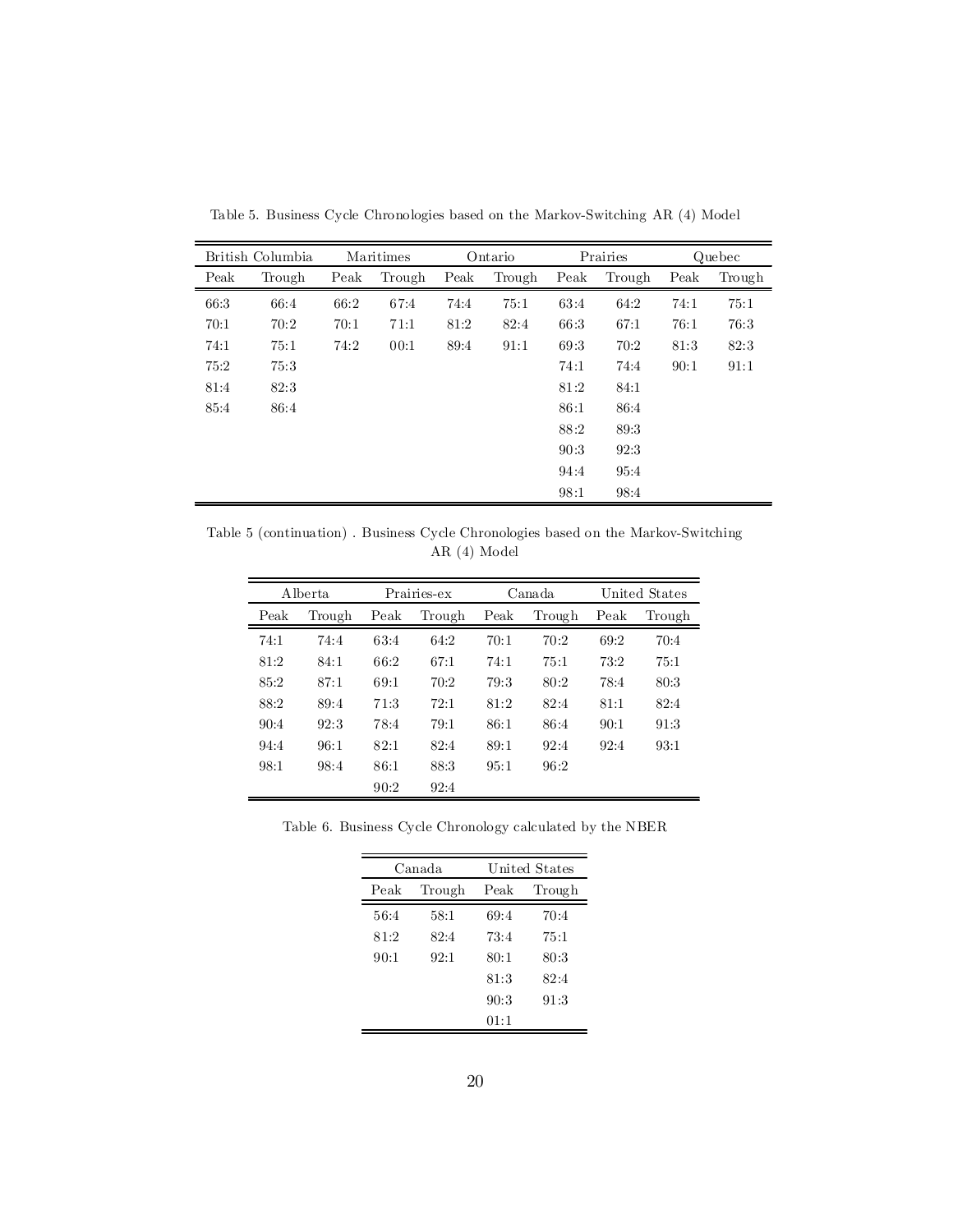

Figure 1. Permanent Component and Current  $y_t$  based on the HP Filter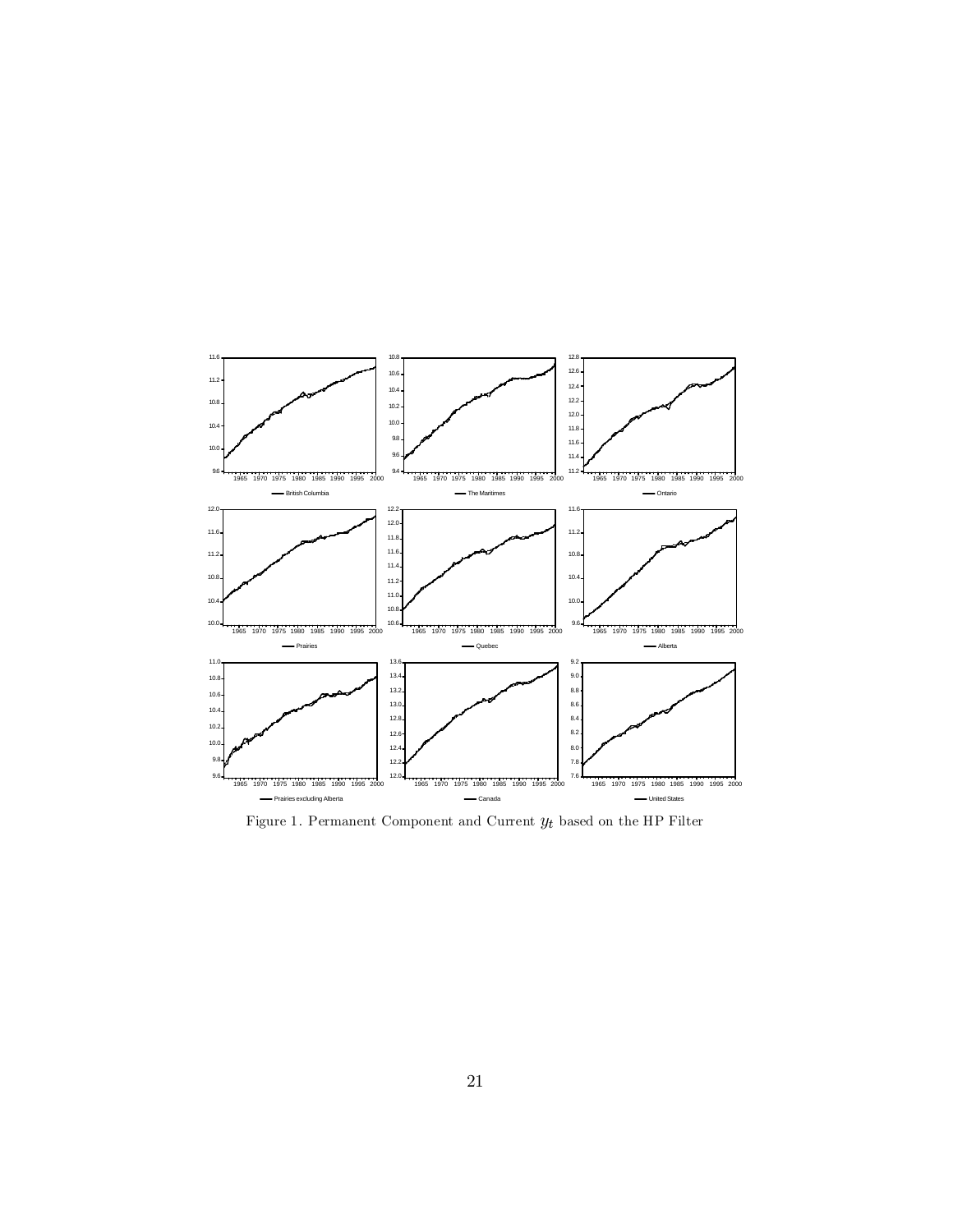

Figure 2. Transitory Components based on the HP Filter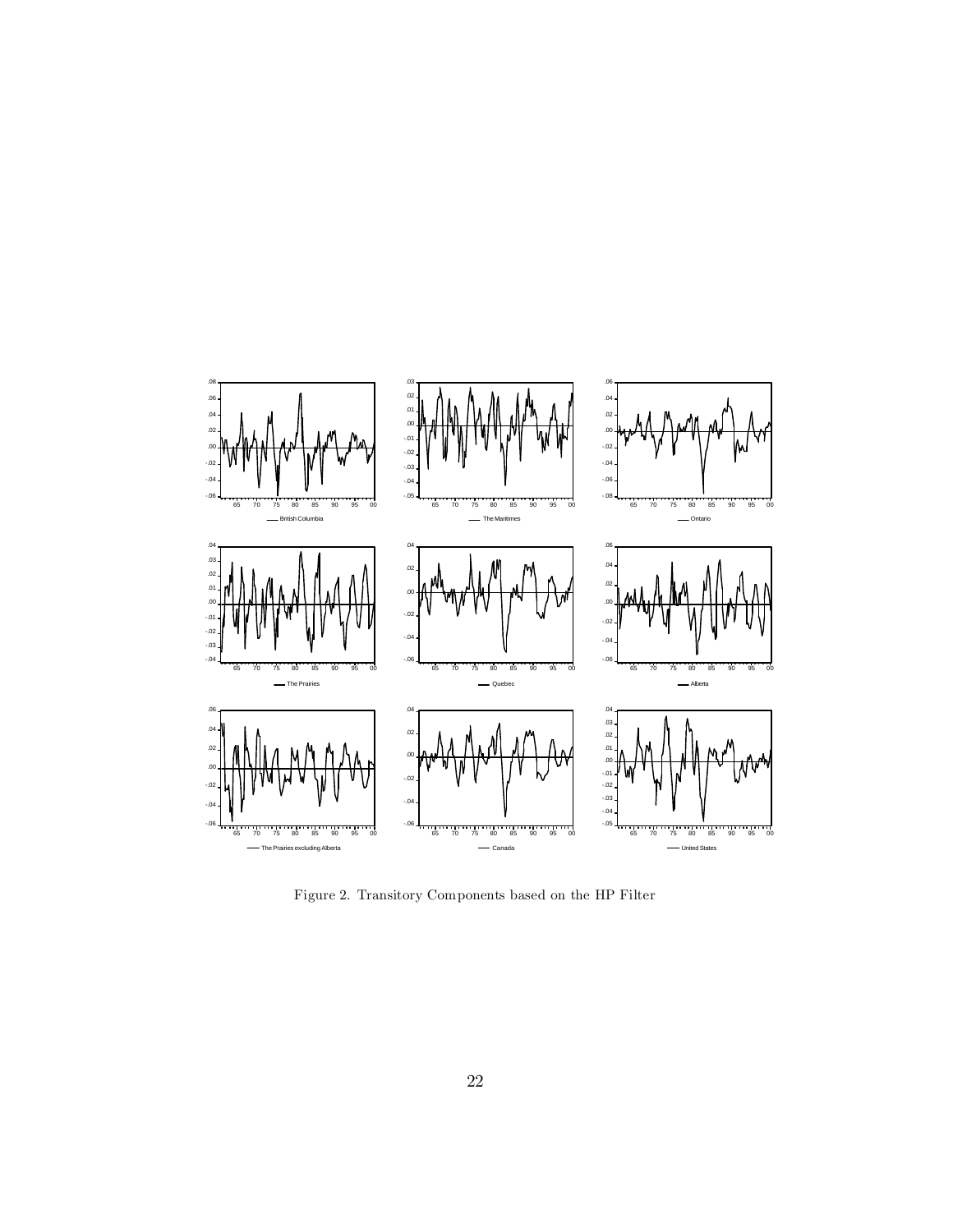

Figure 3. Permanent Component and Current  $y_t$  based on the Unobserved Components Model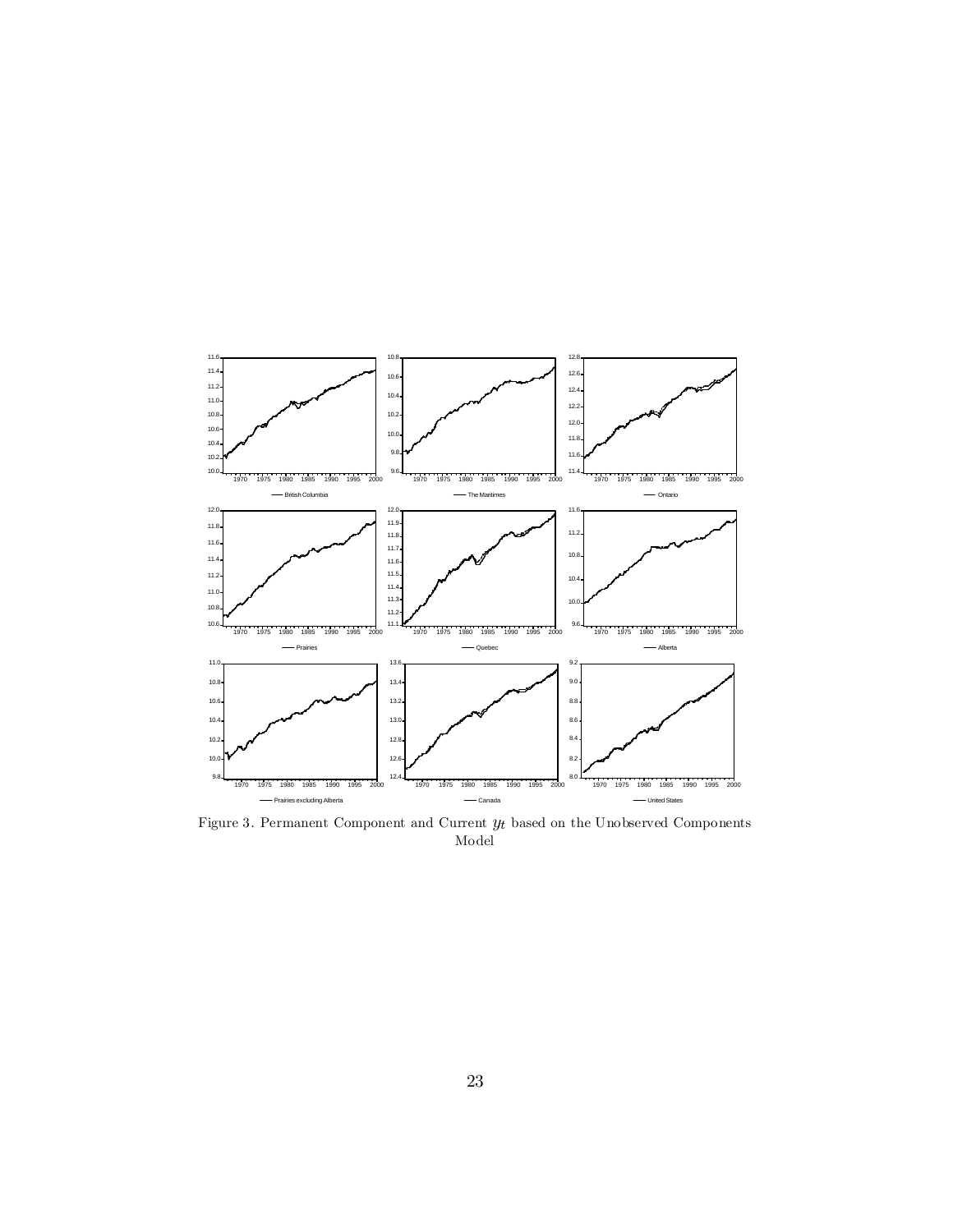

Figure 4. Transitory Components based on the Unobserved Components Model